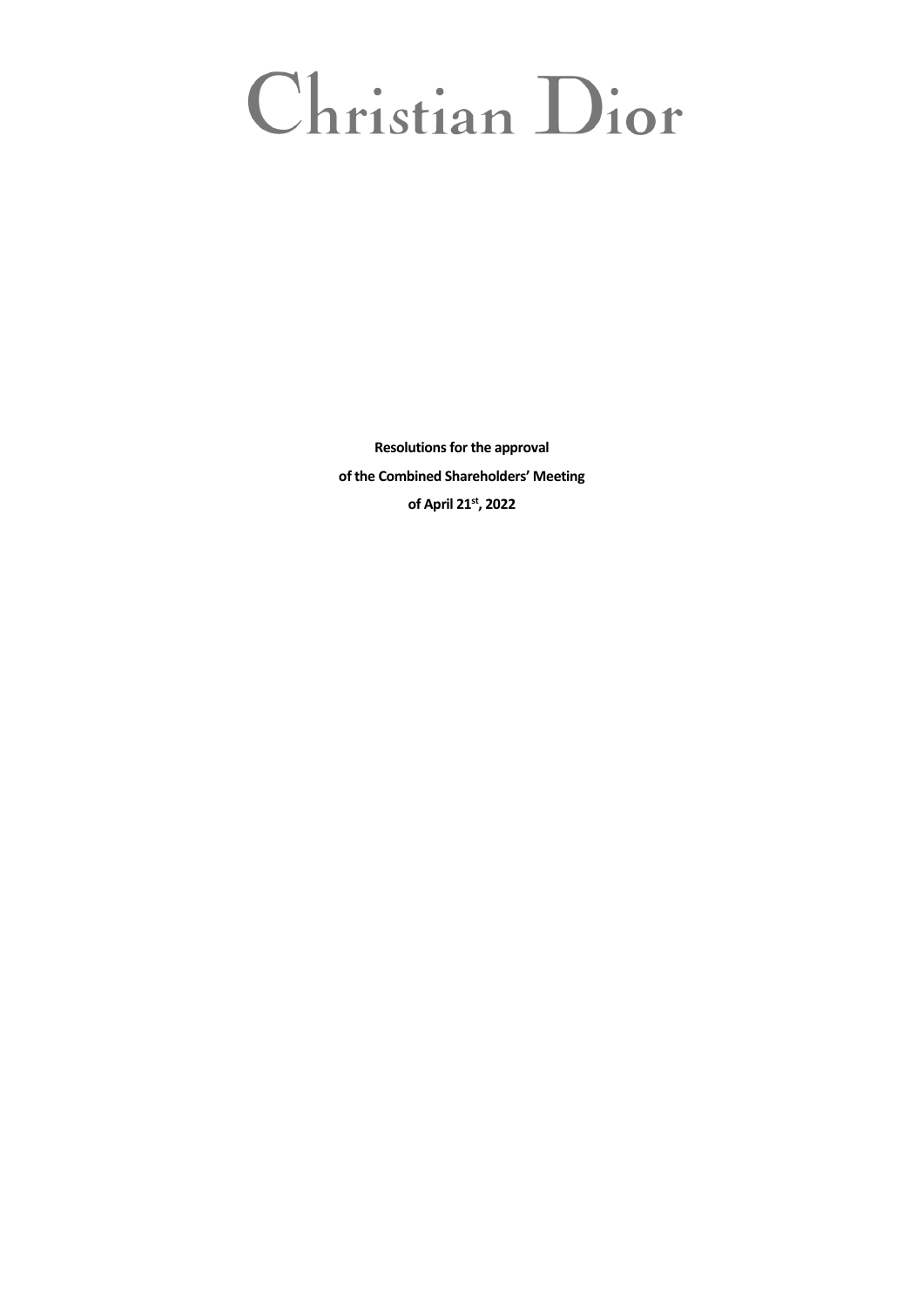## **1. Ordinary resolutions**

#### **First resolution**

#### **Approval of the parent company financialstatementsfor the fiscal year ended December 31, 2021**

The Shareholders' Meeting, having examined the reports of the Board of Directors and the Statutory Auditors, approves the parent company financial statements for the fiscal year ended December 31, 2021, as presented, including the balance sheet, income statement and notes, as well as the transactions reflected in these statements and summarized in these reports, which show a net profit of 1,432,826,871.04 euros.

#### **Second resolution**

## **Approval of the consolidated financialstatementsfor the fiscal year ended December 31, 2021**

The Shareholders' Meeting, having examined the reports of the Board of Directors and the Statutory Auditors, approves the consolidated financial statements for the fiscal year ended December 31, 2021, as presented, including the balance sheet, income statement and notes, as well as the transactions reflected in these statements and summarized in these reports.

## **Third resolution**

# **Allocation of net profit – determination of dividend**

The Shareholders' Meeting, having noted that the net profit for the fiscal year of 1,432,826,871.04 euros, plus retained earnings in an amount of 2,288,170,149.74 euros, form a distributable total of 3,720,997,020.78 euros, decides, on the recommendation of the Board of Directors, to allocate and distribute this amount for the fiscal year ended December 31, 2021 as follows:

| Amount available for distribution (EUR)                   |                  |
|-----------------------------------------------------------|------------------|
| Net profit                                                | 1,432,826,871.04 |
| Retained earnings                                         | 2,288,170,149.74 |
| Amount available for distribution                         |                  |
|                                                           | 3,720,997,020.78 |
| <b>Proposed appropriation</b>                             |                  |
| Distribution of a gross dividend of 10.00 euros per share | 1,805,075,160.00 |
| Retained earnings                                         | 1,915,921,860.78 |
| <b>TOTAL</b>                                              | 3,720,997,020.78 |

For information, as of December 31, 2021, the Company held 96,936 of its own shares, corresponding to an amount not available for distribution of 16.7 million euros, equivalent to the acquisition cost of these shares.

Accordingly, the Shareholders' Meeting sets the gross cash dividend for the fiscal year ended December 31, 2021 to 10.00 euros per share. Given the interim dividend of 3.00 euros per share, which was paid in cash on December 2, 2021, the balance dividend is 7.00 euros per share. The ex‐dividend date will be April 26, 2022 and payment will be made on April 28, 2022.

Since January 1, 2019, based on the tax legislation applicable to securities income, these dividends carry an entitlement to a tax deduction of 40% for private individuals who are French tax residents and who have opted for their income on all eligible securities to be taxed at a progressive rate.

Should the Company hold, at the time of payment of this final dividend, any treasury shares under authorizations granted, the corresponding amount of unpaid dividends will be allocated to retained earnings.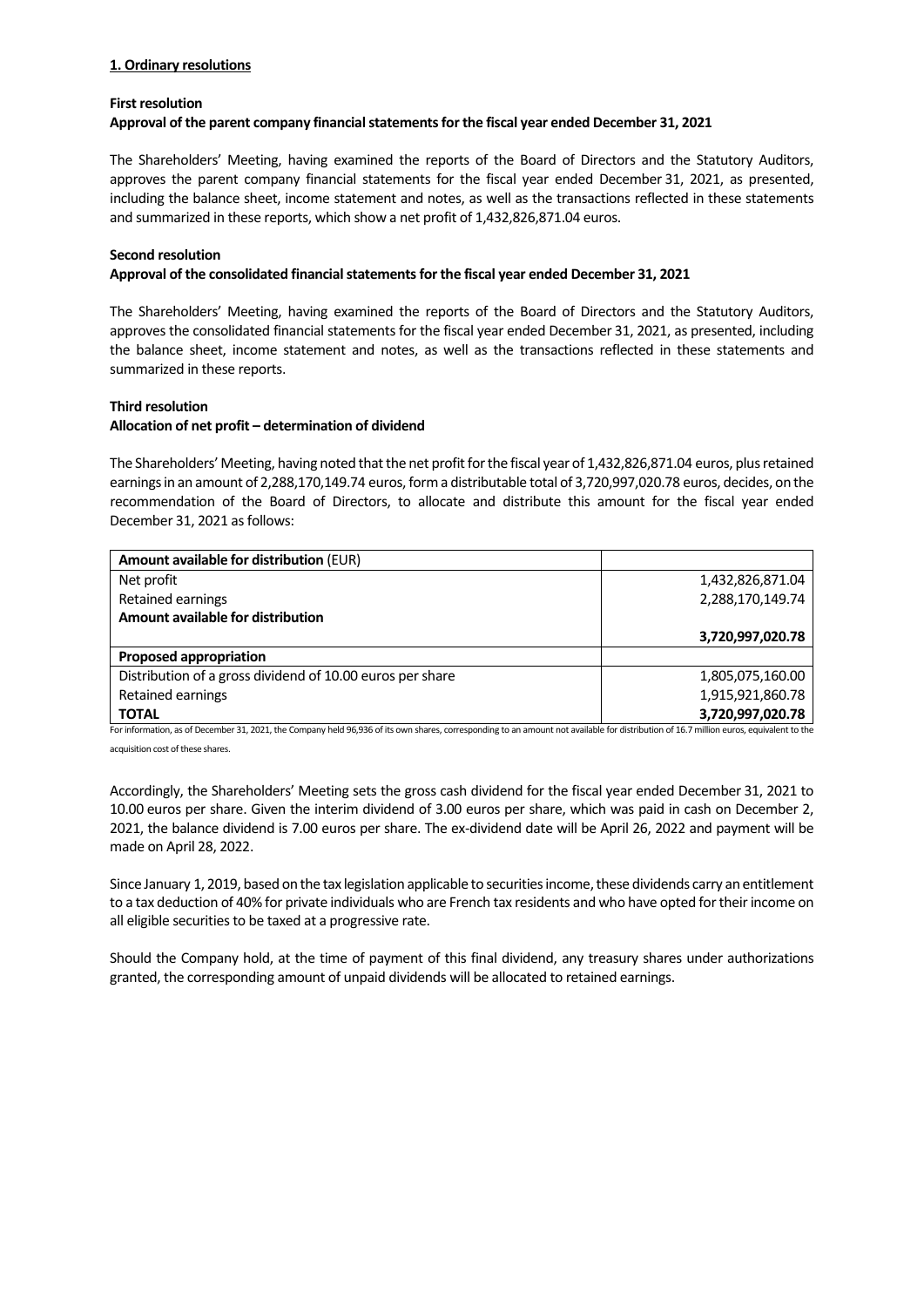#### **Distribution of dividends**

As required by law, the Shareholders' Meeting notes that the gross cash dividends per share paid out in respect of the past three fiscal years were as follows:

| <b>Fiscal year</b> | <b>Type</b>                | <b>Payment date</b> | <b>Gross dividend</b><br>(EUR) |
|--------------------|----------------------------|---------------------|--------------------------------|
| December 31, 2020  | Interim                    | December 3, 2020    | 2.00                           |
|                    | Final                      | April 22, 2021      | 4.00                           |
|                    | <b>TOTAL</b>               |                     | 6.00                           |
| December 31, 2019  | Ordinary Interim           | December 10, 2019   | 2.20                           |
|                    | <b>Exceptional Interim</b> | December 10, 2019   | 29.20                          |
|                    | Final                      | July 9, 2020        | 2.60                           |
|                    | <b>TOTAL</b>               |                     | 34.00                          |
| December 31, 2018  | Interim                    | December 6, 2018    | 2.00                           |
|                    | Final                      | April 29, 2019      | 4.00                           |
|                    | <b>TOTAL</b>               |                     | 6.00                           |

#### **Fourth resolution Approval of related‐party agreements**

The Shareholders' Meeting, having examined the Statutory Auditors' special report on the related‐party agreements referred to in Article L. 225‐38 of the French Commercial Code, approves the related‐party agreements mentioned in the said report.

#### **Fifth resolution Renewal of Nicolas Bazire'sterm of office as Director**

The Shareholders' Meeting, having examined the Board of Directors' Report on the draft resolutions, decides to renew Nicolas Bazire'sterm of office as Director for a three years period until the end of the Ordinary Shareholders' Meeting convened in 2025 to approve the financial statements of the previous fiscal year.

# **Sixth resolution**

# **Renewal of Renaud Donnedieu de Vabres'sterm of office as a Director**

The Shareholders' Meeting, having examined the Board of Directors' Report on the draft resolutions, decides to renew Renaud Donnedieu de Vabres's term of office as Director for a three years period until the end of the Ordinary Shareholders' Meeting convened in 2025 to approve the financial statements of the previous fiscal year.

# **Seventh resolution**

#### **Renewal of Ségolène Gallienne'sterm of office as a Director**

The Shareholders' Meeting, having examined the Board of Directors' Report on the draft resolutions, decides to renew Ségolène Gallienne's term of office as Director for a three years period until the end of the Ordinary Shareholders' Meeting convened in 2025 to approve the financial statements of the previous fiscal year.

# **Eighth resolution**

# **Renewal of Christian de Labriffe'sterm of office as a Director**

The Shareholders' Meeting, having examined the Board of Directors' Report on the draft resolutions, decides to renew Christian de Labriffe's term of office as Director for a three years period until the end of the Ordinary Shareholders' Meeting convened in 2025 to approve the financial statements of the previous fiscal year.

#### **Ninth resolution**

# **Termination of the appointment of Ernst & Young et Autres as Principal Statutory Auditor following its resignation; appointment of a Statutory Auditor to replace**

The Shareholders' Meeting, having reviewed the Board of Directors' Report on the draft resolutions, take note of the resignation and termination of the appointment at the close of this Shareholders' Meeting of Ernst & Young et Autres, Principal Statutory Auditor, decides to appoint Deloitte as Principal Statutory Auditor, to replace Ernst & Young et Autres, for the remaining term of its predecessor's appointment, that is until the close of the Ordinary Shareholders' Meeting to be convened in 2025 to approve the financial statements for the fiscal year ending December 31, 2024.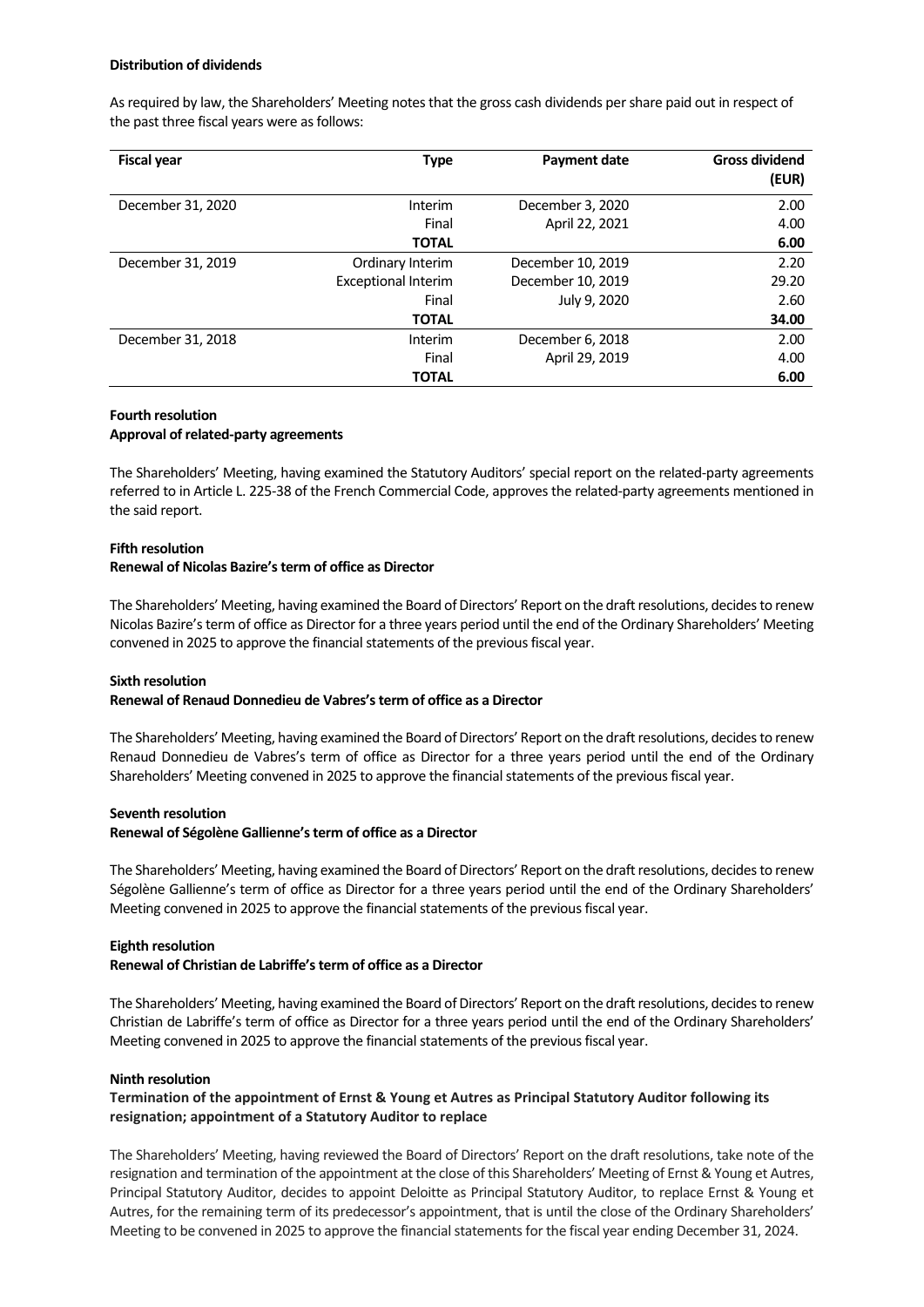## **Tenth resolution**

# Approval of the information on the compensation of executive officers referred to in section I of Article L. 22-10-9 of **the French Commercial Code**

The Shareholders' Meeting, having examined the Board of Directors' Report on corporate governance as referred to in Article L. 225‐37 of the French Commercial Code, approves, pursuant to section I of Article L. 22‐10‐34 of the said Code, the information on the compensation of executive officers referred to in section I of Article L. 22‐10‐9 of the French Commercial Code as presented in point 2.2 of the Board of Directors' Report on corporate governance (included in the 2021 Annual Report).

## **Eleventh resolution**

# Approval of the items of compensation paid during fiscal year 2021 and awarded in respect of that year to the **Chairman of the Board of Directors, Bernard Arnault**

The Shareholders' Meeting, pursuant to sections I and II of Article L. 22-10-34 I of the French Commercial Code approves the information referred to in section I of Article L. 22-10-9 of said Code as well as all items making up the total compensation and benefits in kind paid during and awarded in respect of the fiscal year ended December 31, 2021 to Bernard Arnault as Chairman of the Board of Directors, (with the understanding that no fixed, variable or exceptional compensation, other than that paid or awarded to him for histerm of Chairman of the Board of Directors of Christian Dior SE, was either paid or due to Bernard Arnault as Chairman of the Board of Directors of Christian Dior SE during or in respect of fiscal year 2021), as presented in point 2.2 of the Board of Directors' Report on corporate governance (included in the 2021 Annual Report) and in point 3.2 of the Board of Directors' Report on the draft resolutions, which are contained in the convening brochure for the Shareholders' Meeting.

## **Twelfth resolution**

# Approval of the items of compensation paid during fiscal year 2021 and awarded in respect of that year to the Chief **Executive Officer, Sidney Toledano**

The Shareholders' Meeting, pursuant to sections I and II of Article L. 22‐10‐34 of the French Commercial Code, approves the information referred to in section I of Article L. 22-10-9 of the said Code as well as all fixed components making up the total compensation and benefits in kind paid during and awarded in respect of the fiscal year ended December 31, 2021 to Sidney Toledano as Chief Executive Officer, (with the understanding that no variable or exceptional compensation, other than that paid or due to him for his term of Chief Executive Officer, was either paid or due to Sidney Toledano as Chief Executive Officer of Christian Dior SE during or in respect of fiscal year 2021), as presented in point 2.2 of the Board of Directors' Report on corporate governance (included in the 2021 Annual Report) and in point 3.2 of the Board of Directors' Report on the Draft Resolutions, which are contained in the convening brochure for the Shareholders' Meeting.

# **Thirteenth resolution**

#### **Approval of the compensation policy applicable to Directors**

The Shareholders' Meeting, having examined the Board of Directors' Report on corporate governance prepared in accordance with Article L. 225-37 of the French Commercial Code and describing the items of the compensation policy applicable to non-senior executive officers, approves, pursuant to section II of Article L. 22-10-8 of the French Commercial Code, the compensation policy applicable to the Directors, as set out in point 2.1.1 of the Board of Directors' Report on corporate governance (included in the 2021 Annual Report).

#### **Fourteenth resolution**

# **Approval of the compensation policy in respect of the Chairman of the Board of Directors**

The Shareholders' Meeting, having examined the Board of Directors' Report on corporate governance prepared in accordance with Article L. 225-37 of the French Commercial Code and describing the items of the compensation policy applicable to senior executive officers, approves, pursuant to section II of Article L. 22-10-8 of the French Commercial Code, the compensation policy applicable to the Chairman of the Board of Directors as presented in point 2.1.2 of the Board of Directors' Report on corporate governance (included in the 2021 Annual Report).

#### **Fifteenth resolution**

# **Approval of the compensation policy in respect of the Chief Executive Officer**

The Shareholders' Meeting, having examined the Board of Directors' Report on corporate governance prepared in accordance with Article L. 225-37 of the French Commercial Code and describing the items of the compensation policy applicable to senior executive officers, approves, pursuant to section II of Article L. 22-10-8 of the French Commercial Code, the compensation policy applicable to the Chief Executive Officer as presented in point 2.1.2 of the Board of Directors' Report on corporate governance (included in the 2021 Annual Report).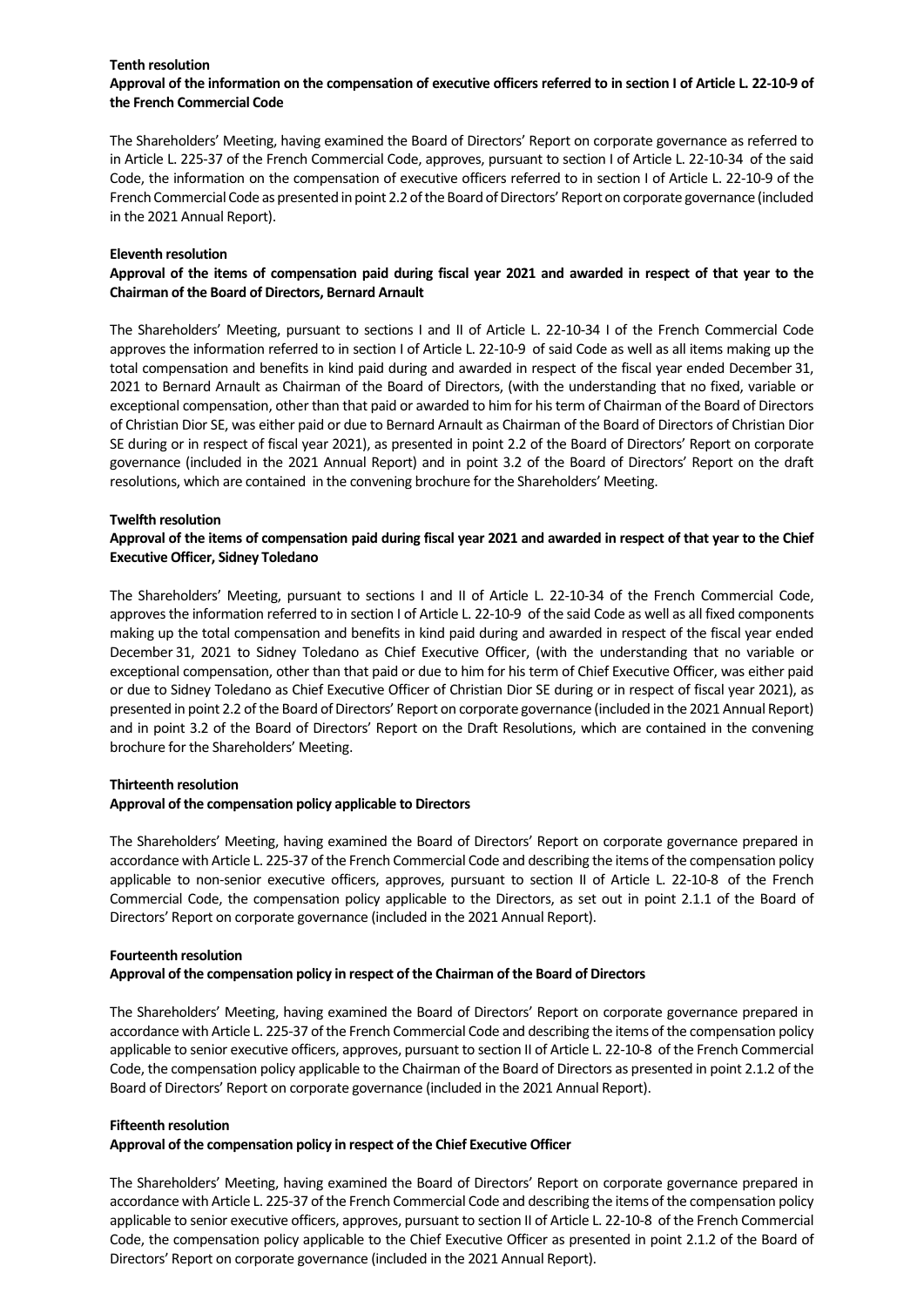## **Sixteenth resolution**

# Authorization to be granted to the Board of Directors to trade in the Company's shares for a maximum purchase price **of 950 euros pershare, thus a maximum cumulative amount of 17.2 billion euros**

The Shareholders' Meeting, having examined the Board of Directors' Report on the Draft Resolutions, authorizes this body, which may delegate its powers in this regard, to purchase the Company's own shares, in accordance with the provisions of Articles L. 22-10-62 et seq. of the French Commercial Code and of European Regulation (EU) No. 596/2014 of April 16, 2014.

Shares may be acquired to meet any objective compatible with provisionsin force at the time, and in particular to:

- (i) provide market liquidity or share liquidity services (purchases/sales) via an investment service provider acting independently as part of a liquidity contract set up by the Company in compliance with the AMF-approved AMAFI Ethics Charter;
- (ii) cover stock option plans, awards of bonus share or of any other shares, or share‐based payment plans for employees or executive officers of the Company or of any related undertaking under the conditions provided by the French Commercial Code, in particular its Articles L. 225‐180 and L. 225‐197‐2;
- (iii) cover debt securities that may be exchanged for Company's shares and, more generally, securities giving access to the Company's shares, notably by way of conversion, tendering of a coupon, redemption or exchange;
- (iv) be retired subject to the approval of the seventeenth resolution by this Shareholders' Meeting; or
- (v) be held and later presented for consideration as an exchange or payment in connection with external growth operations, up to a maximum of 5% of the share capital;
- (vi) more generally, carry out any permitted transactions or any transaction that would be authorized in future under regulations in force at that time, or that would involve an already accepted market practice or one that would come to be accepted by the French Financial Market Authority (Autorité des marchés financiers).

The purchase price at which the Company may acquire its own shares es set at 950 euros per share, with the understanding that the Company may not purchase shares at a price that exceeds the higher of the following two values: the last quoted share price after the execution of a transaction in which the Company was not a stakeholder orthe highest independent purchase offerin progress on the trading platform on which the purchase would be made.

In the event of a capital increase through the capitalization of reserves and bonus share awards as well as in cases of a stock split or reverse stock split, the purchase price indicated above will be adjusted by a multiplying coefficient equal to the ratio of the number of shares making up the Company's share capital before and after the transaction.

The maximum number of shares that may be purchased during the share repurchase program may not exceed 10% of the share capital, adjusted to reflect transactions affecting the share capital occurring after this Shareholders' Meeting, it being specified that (i) if this authorization is used in the specific case of shares repurchased under the liquidity contract in accordance with Article L. 22‐10‐62, par. 2 of the French Commercial Code, the number of shares taken into account to calculate the 10% limit corresponds to the number of shares purchased after deduction of the number ofsharesthat may be resold throughout the authorization period and (ii) the number of treasury sharesto be used for payment or exchange in the context of a merger, spin-off or tender may not exceed 5% of the capital as of the date of the operation.

As of December 31, 2021, the limit of 10% of the share capital corresponded to 18,050,751 shares. The total amount dedicated to these purchases may not exceed 17.2 billion euros.

The share purchase transactions described above, as well as any sale or transfer of these shares, may be carried out by any method in compliance with applicable law and regulations, including through negotiated transactions.

All necessary powers are granted to the Board of Directors with a view to ensuring the execution of this authorization. The Board of Directors may delegate said powers to the Chief Executive Officer or, where applicable and with the latter's consent, to a Group Managing Director, both of whom may sub-delegate the execution of share purchase transactionsimplemented under the conditions provided for by law, in order to:

- decide on the implementation of this authorization;
- adjust the aforementioned maximum purchase price to reflect, in the event of a change in the share's nominal value, an increase in the share capital through the capitalization of reserves and bonus share awards, a stock split or reverse stock split, the distribution of reserves or of any other assets, the redemption of share capital or any other transaction affecting equity, the impact of such transactions on the share's value;
- set the terms and conditions under which will be protected, if applicable, the rights of the holders of securities giving access to the share capital or of share subscription or share purchase options, or the rights of those eligible to receive bonus shares, in accordance with legal, regulatory or contractual provisions;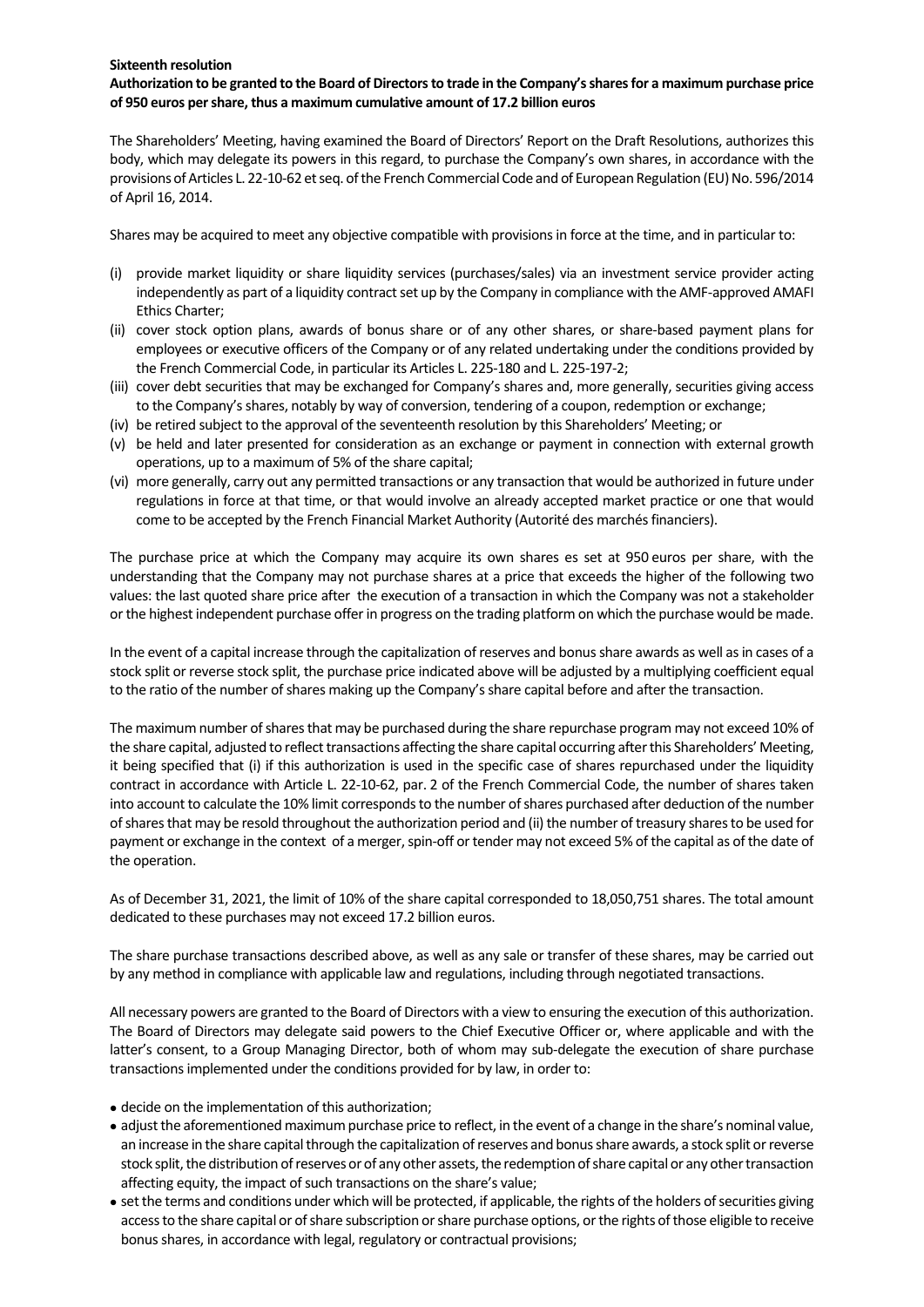- place any stock market orders, enter into any contracts, sign any documents, or enter into any agreements, particularly for keeping records of share purchases and sales, in accordance with the regulations in force;
- file any declarations, carry out any formalities, and generally take any necessary action.

Unless it obtains prior authorization from the Shareholders' Meeting, the Board of Directors may not take the decision to use this delegation of authority as from the date on which a third party files a proposal for a tender offer for the shares of the Company and until the end of the offer period.

This authorization shall take effect from the close of this Shareholders' Meeting for a period of eighteen months and invalidates the authorization of the same nature, or any remaining unused portion thereof, granted to the Board of Directors by the Shareholders' Meeting of April 15, 2021 pursuant to its sixteenth resolution.

## **2. Extraordinary resolutions**

## **Seventeenth resolution**

# Authorization to be granted to the Board of Directors, for a period of eighteen months, to reduce the share capital by **canceling shares held by the Company subsequent to a repurchase of its own shares**

The Shareholders' Meeting, having examined the Board of Directors' Report on the Draft Resolutions and the Statutory Auditors' report, and in accordance with the provisions of Article L.22‐10‐62 of the French Commercial Code,

- 1. authorizes the Board of Directors to reduce the Company's share capital on one or more occasions, in the proportions and at the times it shall decide, through the cancellation of some or all of the shares acquired or to be acquired by the Company itself, up to a maximum of 10% of the share capital per twenty-four month period, it being specified that this limit shall apply to an amount of the Company's share capital that will be adjusted, as appropriate, to take into account transactions affecting the share capital occurring after this Shareholders' Meeting;
- 2. sets at eighteen months the period of validity of this authorization and notes that this delegation of authority renders null and void the unused portion of the authorization granted by the Shareholders' Meeting of April 15, 2021 in its seventeenth resolution;
- 3. grants all powers to the Board of Directors to perform and record the share cancellation and capital reduction transactions allowed under this authorization, carry out all required acts and formalities to this end (in particular filing any declarations with the AMF), deduct the difference between the purchase value of the canceled shares and their par value from additional paid‐in capital or other "distribuable" reserves, reallocate the portion of the legal reserve having become available as a result of the capital reduction, amend the Bylaws accordingly, and generally take any necessary action.

# **Eighteenth resolution**

# Delegation of authority to be granted to the Board of Directors, for a period of twenty-six months, to increase the **share capital through the capitalization of profits,reserves, additional paid‐in capital or other items**

The Shareholders' Meeting, having examined the Board of Directors' report on the draft resolutions and in accordance with the provisions of the French Commercial Code, in particular those set forth in its Articles L.225‐129, L.225‐129‐2, L.225-130 and L.22-10-50, having met the quorum and voting requirements for Ordinary Shareholders' Meetings,

- 1. delegates its authority to the Board of Directors to carry out, in the amounts and at the times it sees fit, one or more capital increasesthrough the capitalization of all or a portion of profits, reserves, additional paid‐in capital or other items as permitted by law and the Company's Bylaws, including in combination with a capital increase in cash, pursuant to the nineteenth, twentieth, twenty-first and twenty-second resolutions, provided they are approved by this Meeting, or as authorized under resolutions on the same subject that might supersede any of these resolutions during the validity period of this delegation, by way of awards of ordinary shares or by increasing the par value of existing shares, or by combining these two approaches. However, the Board of Directors may not take the decision to use this delegation of authority, unless it obtains prior authorization from the Shareholders' Meeting, as from the date on which a third party files a proposal for a tender offer for the Company's shares and until the end of the offer period;
- 2. decides that if the Board of Directors uses this delegation of authority, the maximum nominal amount of capital increases that may be carried out is set at one hundred twenty (120) million euros,
	- it being specified that the nominal amount of any issues under this resolution will count toward the overall limit set out in the twenty-seventh resolution below, provided it is approved by this Meeting, or toward a limit that may be stipulated by any resolution on the same subject that might supersede this resolution during the validity period of this delegation,
	- it being specified that to the aforementioned limit may be added to the total par value of any shares to be issued to protect the rights of holders of securities giving access to the share capital, share subscription options, or share purchase options, or the rights of those eligible to receive bonus shares;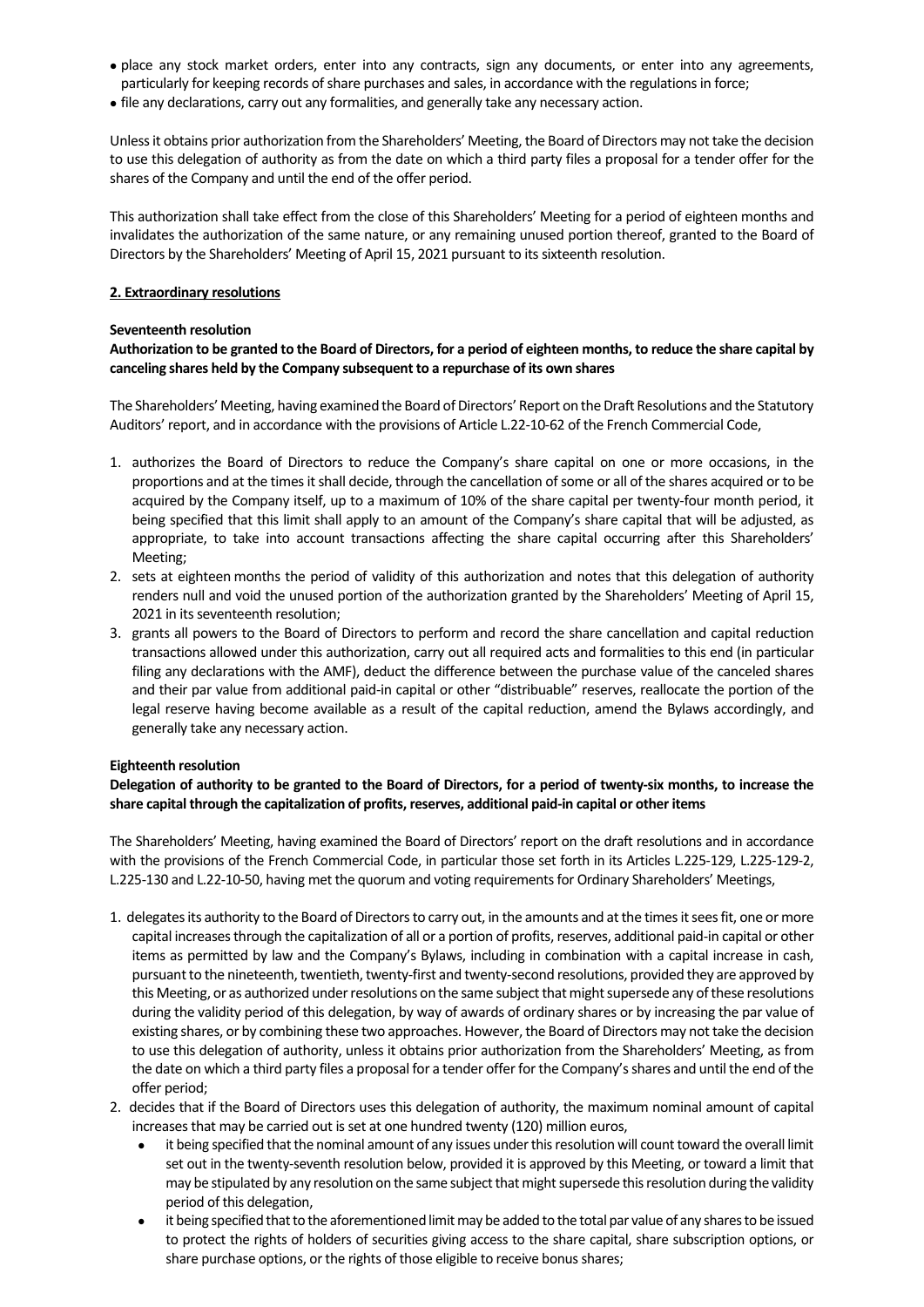- 3. grants this delegation of authority for a period of twenty-six months from the date of this Meeting and takes note that this delegation supersedes, as from the date hereof, that granted by the Shareholders' Meeting of June 30, 2020 in its sixteenth resolution;
- 4. takes note that this delegation of authority gives the Board of Directors full powers, which it may sub-delegate to the Chief Executive Officer or, where applicable and with the latter's consent, to a Group Managing Director, to implement this delegation, subject to the terms and conditions defined by law, and in particular to:
	- determine the total amount and nature of the itemsto be capitalized, determine the number of new sharesto be issued and/or the new par value of the shares representing the share capital, and determine the date, which may be retroactive, from which the new shares will carry dividend rights orthe effective date of the increase in par value,
	- decide that rights to fractions of shares will not be transferable, that the corresponding shares will be sold in accordance with the procedures set forth in applicable regulations, and that the proceeds from this sale will be allocated to the holders of these rights,
	- make any adjustments that may be necessary to account for the impact of any transactions affecting the Company's share capital (in particular, a change in the par value of shares, a capital increase through the capitalization of additional paid‐in capital, reserves, profits or other items, bonus share awards, a stock split or a reverse stock split, a distribution ofreserves or of any other assets, a redemption ofshare capital or any other transaction affecting equity) and lay down the measures that may be necessary to protect the rights of the holders of securities giving future access to the share capital,
	- and generally, enter into any agreement necessary to ensure the successful completion of the planned issues, take any measures and decisions and complete any formalities that may be necessary for the issuance, listing and financial servicing of the securities issued pursuant to this delegation and for the exercise of any rights that may be attached to these securities or that may result from the capital increases.

# **Nineteenth resolution**

Delegation of authority to be granted to the Board of Directors, for a period of twenty-six months, to issue ordinary shares and/or equity securities giving access to other equity securities or that confer rights to the allocation of debt **securities, and/orsecurities giving accessto equity securitiesto be issued, with preferentialsubscription rights**

The Shareholders' Meeting, having examined the Board of Directors'report on the draft resolutions and the Statutory Auditors' Special Report and in accordance with the provisions of the French Commercial Code, in particular those set forth in its Articles L.225‐127 to L.225‐129‐6, L.22‐10‐49, L.225‐132 to L.225‐134, and L.228‐91 to L.228‐92,

- 1. delegates its authority to the Board of Directors to issue, on one or more occasions and in the amounts and at the times it sees fit, on the French and/or international market, by way of public offerings, in euros or in any other currency or unit of account based on a basket of currencies, and with preferential subscription rights, ordinary shares and/or equity securities giving access to other equity securities or that confer rights to the allocation of debt securities and/or conventional or hybrid securities of any type, including subscription warrants issued on a standalone basis, giving either immediate or future access, at any time or on a predetermined date, to equity securities to be issued by the Company, by subscription to be paid up either in cash or by offsetting of receivables, conversion, exchange, redemption, the tendering of a warrant or in any other manner, with the understanding that debt securities may be issued with or without guarantees and in forms, at rates, and under the terms and conditions deemed appropriate by the Board of Directors, it being specified that the issuance of preference shares or securities giving immediate or future access to preference shares is excluded from the scope of this delegation. However, the Board of Directors may not take the decision to use this delegation of authority, unless it obtains prior authorization from the Shareholders' Meeting, as from the date on which a third party files a proposal for a tender offer for the Company's shares and until the end of the offer period;
- 2. decides that if the Board of Directors uses this delegation of authority:
	- the maximum nominal amount (excluding issue premiums) of the capital increases that may be carried out immediately or over time under this resolution is set at one hundred twenty (120) million euros, it being specified that the nominal amount of any issues under this resolution will count toward the overall limit set out in the twenty‐seventh resolution below, provided it is approved by this Meeting, or toward a limit that may be stipulated by any resolution on the same subject that might supersede this resolution during the validity period of this delegation,
	- in the event of a capital increase through the capitalization of additional paid-in capital, reserves, profits or other items in the form of awards of bonus shares during the validity period of this delegation of authority, the aforementioned nominal amount will be adjusted by a multiplying coefficient equal to the ratio of the number ofshares making up the share capital after the transaction to this number before the transaction,
	- to this limit will be added the total nominal amount of any additional shares that may need to be issued in the event of further financial transactions to protect the rights of holders of securities giving future access to the share capital, share subscription options, or share purchase options, or the rights of those eligible to receive bonus shares,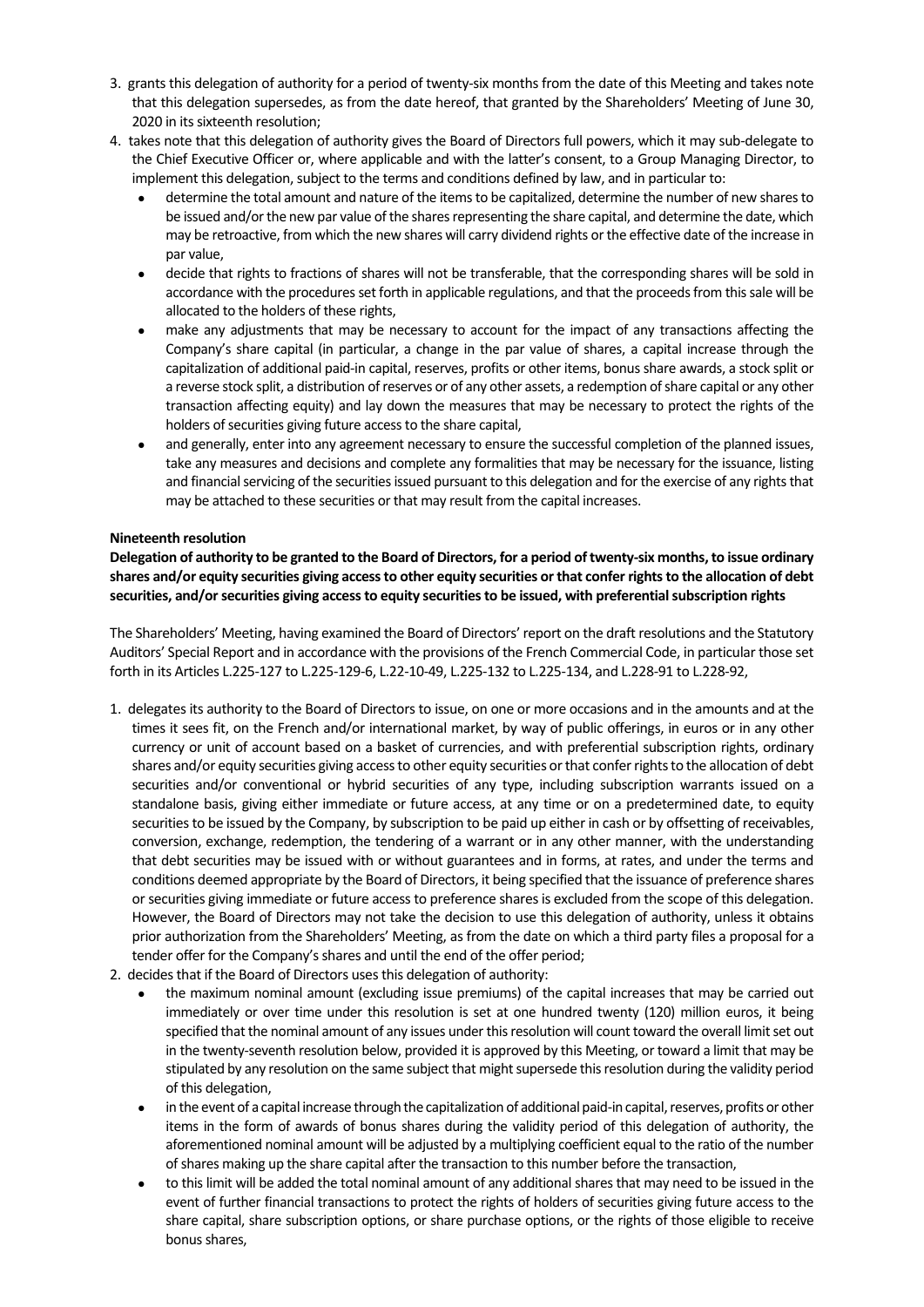- the total nominal amount of the Company's debt securities that may be issued pursuant to this delegation of authority may not exceed ten (10) billion euros or an equivalent value in a foreign currency as of the date any issue is decided, it being specified that the nominal amount of debt securities to be issued under the twentieth, twenty‐first, twenty‐second, twenty‐third and twenty‐fourth resolutions, provided they are approved by this Meeting, or to be issued as authorized under resolutions on the same subjects that might supersede any of these resolutions during the validity period of this delegation, will count toward this total amount;
- 3. grants this delegation of authority for a period of twenty-six months from the date of this Meeting and takes note that this delegation supersedes, as from the date hereof, that granted by the Shareholders' Meeting of June 30, 2020 in its seventeenth resolution:
- 4. if the Board of Directors usesthis delegation of authority:
	- decides that the shareholders will have preferential subscription rights and will be entitled to subscribe on an irreducible basis in proportion to the number of shares they hold at the time, with the understanding that the Board of Directors will have the power to grant reducible subscription rights and to provide an overallotment option designed exclusively to meet unfilled reducible subscription orders,
	- decides that, if the subscriptions made on an irreducible basis and, where applicable, on a reducible basis, have not absorbed the entire issue, the Board of Directors may make use of the various means provided by law in the order it deems appropriate and, in particular, may offer to the public, either in France or abroad, all or a portion of the unsubscribed shares and/or securities,
	- decides that subscription warrants for the Company's shares may be issued through a subscription offer subject to the aforementioned conditions, and may also be granted free of charge to the holders of the previously existing shares,
	- decides that if standalone share subscription warrants are granted free of charge, the Board of Directors may decide that the rights to acquire fractions of shares will not be transferable and that the corresponding shares will be sold,
	- takes note that, should this delegation of authority be used, the decision to issue securities giving access to the share capital will entail, in favor of the holders of these securities, the express waiver by the shareholders of their preferential rights to subscribe for the shares to which these securities will give access;
- 5. decides that the Board of Directors may suspend the exercise of the rights attached to the securities issued for a period of up to three months and may take all appropriate steps to ensure that adjustments are made as required by laws and regulations in force or, where applicable, by contractual clauses that protect the rights of the holders of securities giving access to the Company's share capital;
- 6. grants full powers to the Board of Directors, which may delegate these powers to the Chief Executive Officer or, where applicable and with the latter's consent, to a Group Managing Director, in order to:
	- implement this delegation, subject to the terms and conditions laid down by law,
	- offset the capital increase costs against the amount of the corresponding share premiums and deduct from that amount any sum that may be necessary to bring the legal reserve up to one-tenth of the new share capital after each increase,
	- determine and make any adjustments that may be necessary to account for the impact of any transactions affecting the Company's share capital (in particular, in the event of a change in the par value of shares, a capital increase through the capitalization of additional paid‐in capital, reserves, profits or other items, bonus share awards, a stock split or reverse stock split, the distribution of reserves or of any other assets, the redemption of share capital or any other transaction affecting equity) and lay down the measures that may be necessary to protect the rights of the holders of securities giving future access to the share capital,
	- and generally, enter into any agreement necessary to ensure the successful completion of the planned issues, take any measures and decisions and complete any formalities that may be necessary for the issuance, listing and financial servicing of the securities issued pursuant to this delegation and for the exercise of any rights that may be attached to these securities or that may result from the capital increases.

# **Twentieth resolution**

**Delegation of authority to be granted to theBoard ofDirectors,for aperiodoftwenty‐six months,to issue, by means** of public offerings, ordinary shares, and/or equity securities giving access to other equity securities or that confer rights to the allocation of debt securities, and/or securities giving access to equity securities to be issued, without **preferentialsubscription rights but with the option of granting a priority right** 

The Shareholders' Meeting, having examined the Board of Directors'report on the draft resolutions and the Statutory Auditors' Special Report and in accordance with the provisions of the French Commercial Code, in particular those set forth in its Articles L.225‐127 to L.225‐129‐2, L.225‐129‐5, L.225‐129‐6, L.225‐134, L.225‐135, L.225‐136 etseq., L.22‐10‐51, L.22‐10‐52, L.228‐91 and L.228‐92,

1. delegates its authority to the Board of Directors to issue, on one or more occasions and in the amounts and at the times it sees fit, on the French and/or international market, by way of public offerings, in euros or in any other currency or unit of account based on a basket of currencies, ordinary shares and/or equity securities giving access to other equity securities or that confer rights to the allocation of debt securities and/ or conventional or hybrid securities of any type, including subscription warrants issued on a standalone basis, giving either immediate or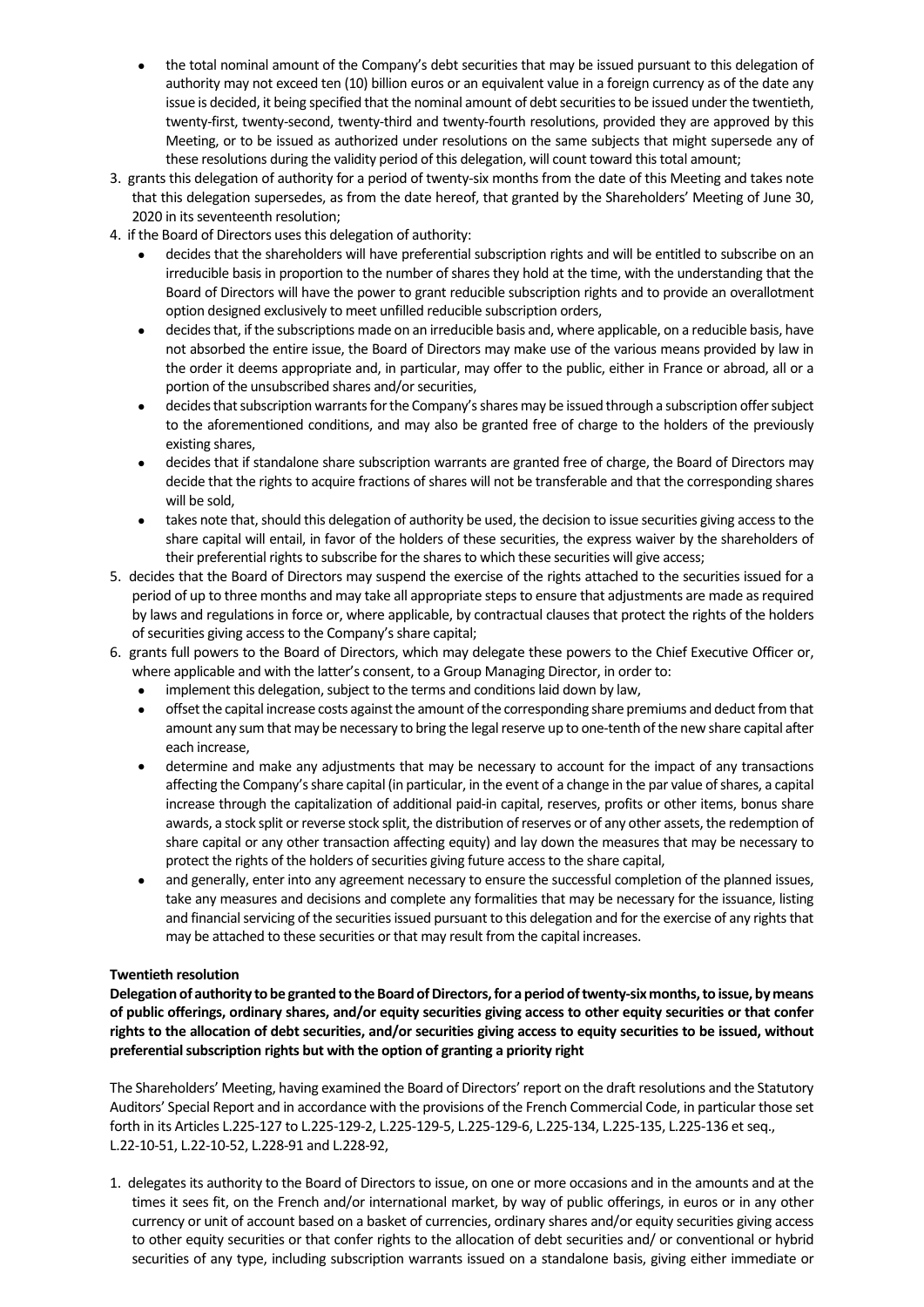future access, at any time or on a predetermined date, to equity securities to be issued by the Company, by subscription to be paid up either in cash or by offsetting of receivables, conversion, exchange, redemption, the tendering of a warrant or in any other manner, with the understanding that debt securities may be issued with or without guarantees and in forms, at rates, and under the terms and conditions deemed appropriate by the Board of Directors, it being specified that the issuance of preference shares or securities giving immediate or future access to preference shares is excluded from the scope of this delegation. However, the Board of Directors may not take the decision to use this delegation of authority, unless it obtains prior authorization from the Shareholders' Meeting, as from the date on which a third party files a proposal for a tender offer for the Company's shares and until the end of the offer period;

- 2. decides that if the Board of Directors uses this delegation of authority:
	- the maximum nominal amount (excluding issue premiums) of the capital increases that may be carried out immediately or over time under this resolution is set at one hundred twenty (120) million euros, it being specified that the amount of any issues under this resolution will count toward the overall limit set out in the twenty‐seventh resolution below, provided it is approved by this Meeting, or toward a limit that may be stipulated by any resolution on the same subject that might supersede this resolution during the validity period of this delegation,
	- in the event of a capital increase through the capitalization of additional paid‐in capital, reserves, profits, or other itemsin the form of awards of bonusshares during the validity period of this delegation of authority, the aforementioned nominal amount will be adjusted by a multiplying coefficient equal to the ratio of the number ofshares making up the share capital after the transaction to this number before the transaction,
	- to this limit will be added the total nominal amount of any additional sharesthat may need to be issued in the event of further financial transactions to protect the rights of holders of securities giving future access to the share capital, share subscription options, or share purchase options, or the rights of those eligible to receive bonus shares,
	- the total nominal amount of the Company's debt securities that may be issued pursuant to this delegation of authority may not exceed ten (10) billion euros or an equivalent value in a foreign currency as of the date any issue is decided, it being specified that the nominal amount of debt securities to be issued under the nineteenth, twenty‐first, twenty‐second, twenty‐third and twenty‐fourth resolutions, provided they are approved by this Meeting, or to be issued as authorized under resolutions on the same subjects that might supersede any of these resolutions during the validity period of this delegation, will count toward this total amount ;
- 3. grants this delegation of authority for a period of twenty-six months from the date of this Meeting and takes note that this delegation supersedes, as from the date hereof, that granted by the Shareholders' Meeting of June 30, 2020 in its eighteenth resolution;
- 4. decides to exclude the preferential rights of shareholders to subscribe for the shares and other securities that may be issued under this resolution, leaving the Board of Directors the option, as provided for by Article L.22‐10‐51 of the French Commercial Code, to grant to shareholders, for such a period and under such terms as it will determine in accordance with legal and regulatory provisions and for all or part of an issue made, a priority subscription right over a specific period, not giving rise to the creation of transferable rights, which must be exercised in proportion to the number of shares held by each shareholder and may potentially be supplemented by a reducible subscription, it being specified that any securities that are not subscribed may be sold through a public offering in France and/or abroad;
- 5. takes note that, should this delegation of authority be used, the decision to issue securities giving access to the share capital will entail, in favor of the holders of these securities, the express waiver by the shareholders of their preferential rights to subscribe for the shares to which these securities will give access;
- 6. decides that the Board of Directors may suspend the exercise of the rights attached to the securities issued for a period of up to three months and may take all appropriate steps to ensure that adjustments are made as required by laws and regulations in force or, where applicable, by contractual clauses that protect the rights of the holders of securities giving access to the Company's share capital;
- 7. decides, in accordance with Article L.22-10-52 of the French Commercial Code, that the amount of the consideration accruing and/or to accrue at a later date to the Company for each of the shares issued or to be issued under this delegation, taking into account the issue price of any standalone share subscription warrants that may be issued, will be at least equal to the minimum price set forth in the laws and regulations in force at the time of the issuance (equivalent as of the date of this Meeting to the weighted average of the share price over the three trading days on the regulated market of Euronext Paris immediately preceding the public offer within the meaning of EU Regulation No. 2017/1129 of June 14, 2017, to which a discount of no more than 10% may be applied, after any adjustment of this average price in the event of a difference in the dates from which the shares carry dividend rights) ;
- 8. decides that if subscriptions by shareholders or the general public do not absorb the entire issue of securities, the Board of Directors may use any of the following options in the order it deems appropriate:
	- limit the issue to the amount of the subscriptions, provided this amount is at least three‐quarters of the issue amount initially decided,
	- freely allocate all or a portion of the securities that were not subscribed,
	- offer to the public, either in France or abroad, all or a portion of the unsubscribed securities;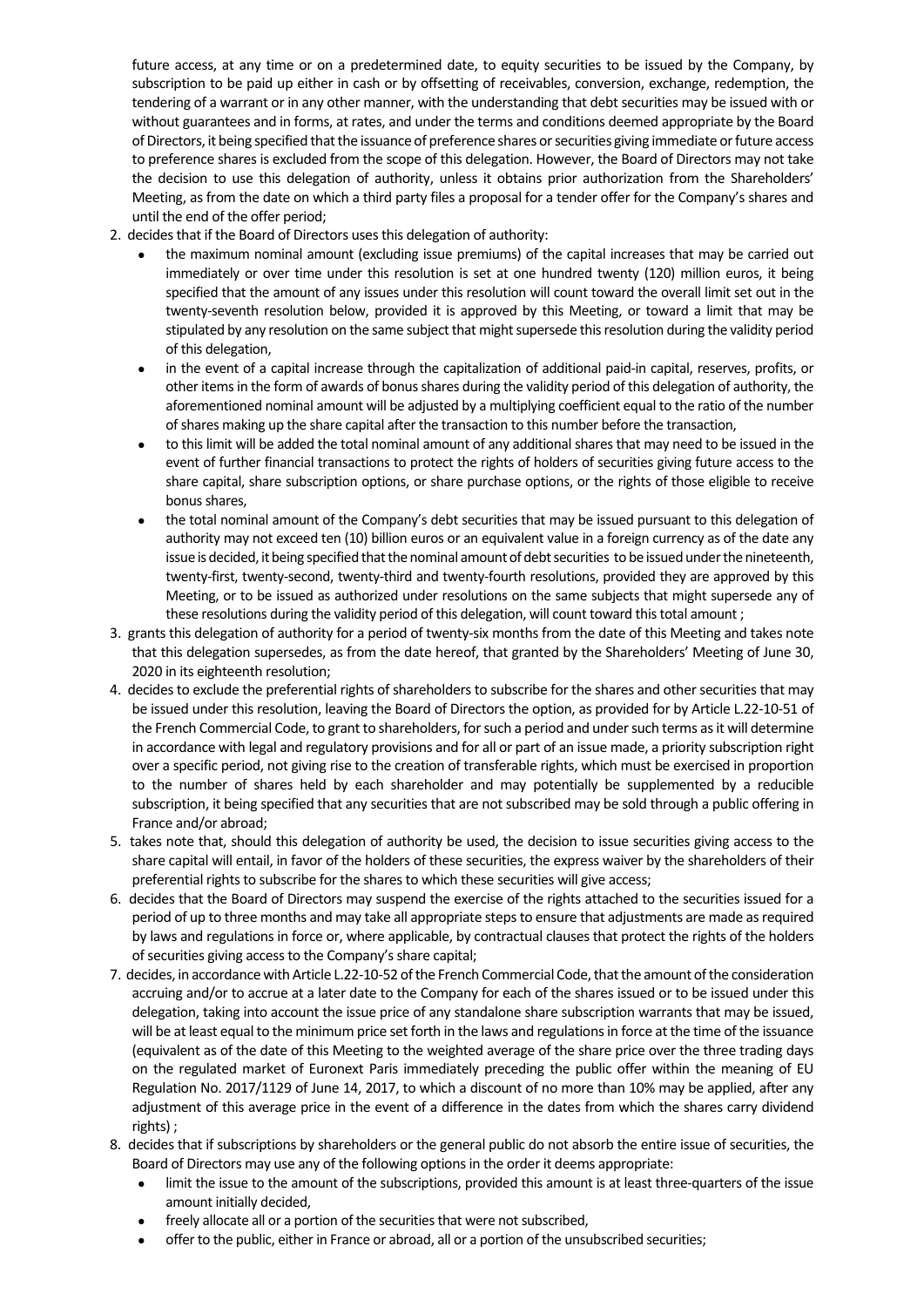9. grants to the Board of Directors the same powers as those specified under point 6 of the nineteenth resolution for the approval of this Meeting, which it may delegate to the Chief Executive Officer, or if applicable and with the latter's consent, to a Group Managing Director.

# **Twenty‐first resolution**

Delegation of authority to be granted to the Board of Directors, for a period of twenty-six months, to issue ordinary shares and/or securities giving access to other equity securities or that confer rights to the allocation of debt **securities, and/orsecurities giving access to equity securities to be issued, without preferential subscription rights, through a private placement limited to qualified investors or a select group of investors**

The Shareholders' Meeting, having examined the Board of Directors'report on the draft resolutions and the Statutory Auditors' Special Report and in accordance with the provisions of the French Commercial Code, in particular those set forth in its Articles L.225‐127 to L.225‐129, L.225‐129‐2, L.225‐135, L.225‐136, L.22‐10‐51, L.22‐10‐52, L.228‐91, L.228-92 as well as the provisions of Article L. 411-2 1° of the French Monetary and Financial Code,

- 1. delegates its authority to the Board of Directors to issue, on one or more occasions and in the amounts and at the times it sees fit, on the French and/or international market, by way of an offering pursuant to Article L.411-2 1° of the French Monetary and Financial Code, in euros or in any other currency or unit of account based on a basket of currencies, and without preferential subscription rights, ordinary shares and/or equity securities giving access to other equity securities or that confer rights to the allocation of debt securities, and/ or conventional or hybrid securities of any type, including subscription warrantsissued on a standalone basis, and which give immediate or future access, at any time or on a predetermined date, to equity securities to be issued by the Company, by subscription to be paid up in cash or by offsetting of receivables, conversion, exchange, redemption, or the tendering of a warrant or in any other manner, with the understanding that debt securities may be issued with or without guarantees and in forms, at rates, and under the terms and conditions deemed appropriate by the Board of Directors, it being specified that the issuance of preference shares or securities giving immediate or future access to preference shares is excluded from the scope of this delegation. However, the Board of Directors may not take the decision to use this delegation of authority, unless it obtains prior authorization from the Shareholders' Meeting, as from the date on which a third party files a proposal for a tender offer for the Company's shares and until the end of the offer period;
- 2. decides that if the Board of Directors uses this delegation of authority:
	- the maximum nominal amount (excluding issue premiums) of capital increases that may be carried out immediately or at a future date under this resolution is set at one hundred twenty (120) million euros and is limited to 20% of the share capital per year, it being specified that the nominal amount of any issues under this resolution will count toward the overall limit set out in the twenty-seventh resolution below, provided it is approved by this Meeting, or, where applicable, toward any limit that may be stipulated by a resolution on the same subject that might supersede this resolution during the validity period of this delegation,
	- in the event of a capital increase through the capitalization of additional paid‐in capital, reserves, profits, or other itemsin the form of awards of bonusshares during the validity period of this delegation of authority, the aforementioned nominal amount will be adjusted by a multiplying coefficient equal to the ratio of the number ofshares making up the share capital after the transaction to this number before the transaction,
	- to this limit will be added the total nominal amount of any additional sharesthat may need to be issued in the event of further financial transactions to protect the rights of holders of securities giving future access to the share capital, share subscription options, or share purchase options, or the rights of those eligible to receive bonus shares.
	- the total nominal amount of the Company's debt securities that may be issued pursuant to this delegation of authority may not exceed ten (10) billion euros or an equivalent value in a foreign currency as of the date any issue is decided, it being specified that the nominal amount of debt securities to be issued under the nineteenth, twentieth, twenty‐first, twenty‐second, twenty‐third and twenty‐fourth resolutions, provided they are approved by this Meeting, or to be issued as authorized under resolutions on the same subjects that might supersede any of these resolutions during the validity period of this delegation, will count toward this total amount;
- 3. grants this delegation of authority for a period of twenty-six months from the date of this Meeting and takes note that this delegation supersedes, as from the date hereof, that granted by the Shareholders' Meeting of June 30, 2020 in its nineteenth resolution;
- 4. decides to exclude the preferential rights of shareholders to subscribe for the securities that may be issued under this resolution;
- 5. takes note that, should this delegation of authority be used, the decision to issue securities giving access to the share capital will entail, in favor of the holders of these securities, the express waiver by the shareholders of their preferential rights to subscribe for the shares to which these securities will give access;
- 6. decides that the Board of Directors may suspend the exercise of the rights attached to the securities issued for a period of up to three months and may take all appropriate steps to ensure that adjustments are made as required by laws and regulations in force or, where applicable, by contractual clausesthat protect the rights of the holders of securities giving access to the Company's share capital;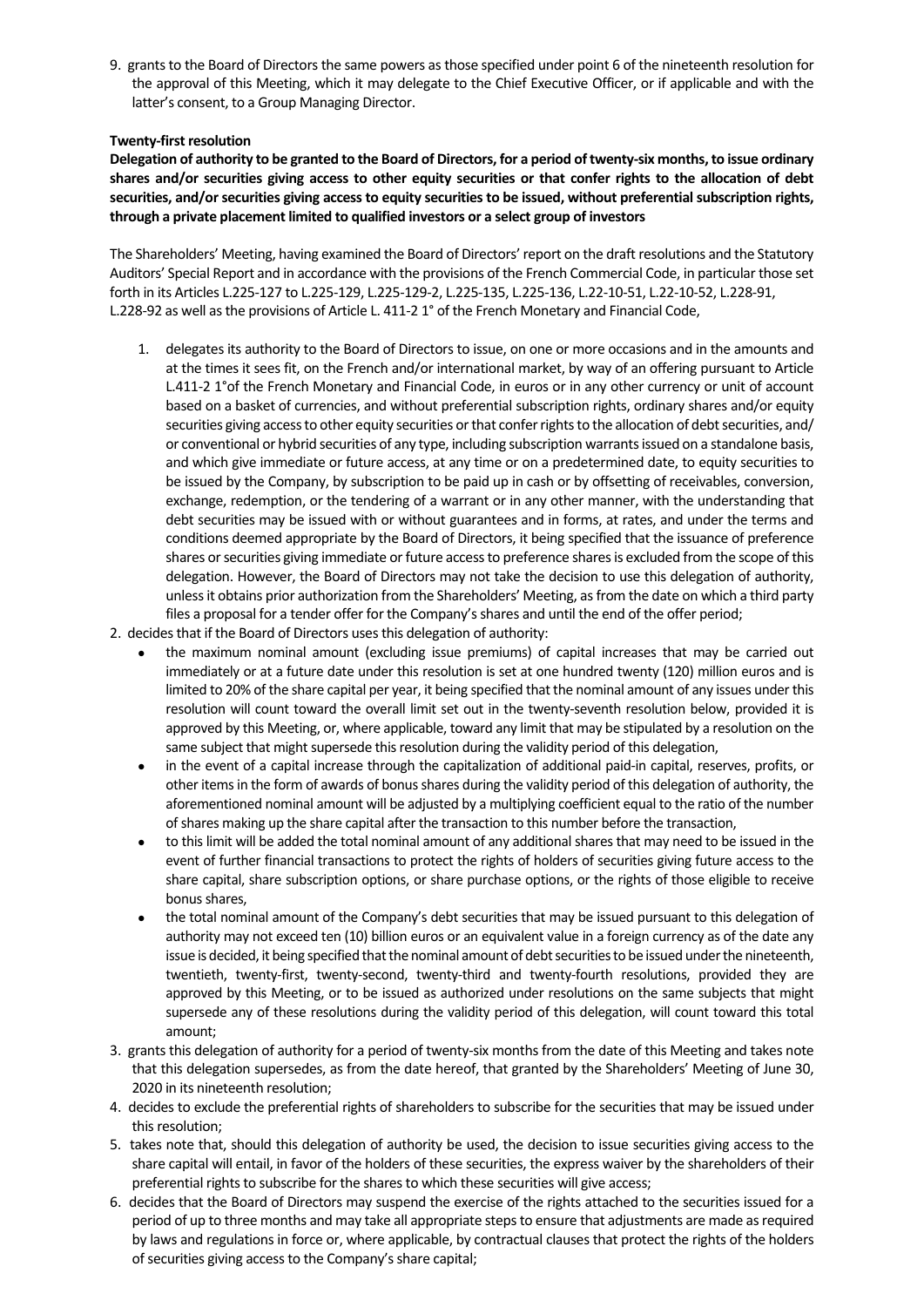- 7. decides, in accordance with Article L.22-10-52 par.1 of the French Commercial Code, that the amount of the consideration accruing and/orto accrue at a later date to the Company for each ofthe sharesissued orto be issued under this delegation, taking into account the issue price of any standalone share subscription warrants that may be issued, will be at least equal to the minimum price set forth in the laws and regulations in force at the time of the issuance (equivalent as of the date of this Meeting to the weighted average of the share price over the three trading days on the regulated market of Euronext Parisimmediately preceding the public offer within the meaning of EU Regulation No. 2017/1129 of June 14, 2017, to which a discount of no more than 10% may be applied, after any adjustment of this average price in the event of a difference in the datesfrom which the shares carry dividend rights);
- 8. grants to the Board of Directors the same powers as those specified under point 6 of the nineteenth resolution for the approval of this Meeting, which it may delegate to the Chief Executive Officer, or if applicable and with the latter's consent, to a Group Managing Director.

# **Twenty‐second resolution**

Delegation of authority to be granted to the Board of Directors, for a period of twenty-six months, to raise the **number of securities to be issued in connection with capital increases, either with or without preferential subscription rightsforshareholders, by exercising overallotment optionsin the eventthatthe securities on offer are oversubscribed**

The Shareholders' Meeting, having examined the Board of Directors'report on the draft resolutions and the Statutory Auditors' Special Report, and in accordance with the provisions of Articles L.225‐135‐1 and R.225‐118 of the French Commercial Code,

- 1. delegates its authority to the Board of Directors to raise the number of shares or securities to be issued, whether with or without preferential subscription rights, at the same price as that of the original issue, within the time periods and limits set forth in regulations in force as of the issue date, and subject to the limits authorized under the resolution in application of which the issue is decided as well as the overall limit set out in the twenty-seventh resolution below, provided it is approved by this Meeting or, where applicable, a limit that may be stipulated by any resolution on the same subject that might supersede this resolution during the validity period of this delegation. However, the Board of Directors may not take the decision to use this delegation of authority, unless it obtains prior authorization from the Shareholders' Meeting, as from the date on which a third party files a proposal for a tender offer for the Company's shares and until the end of the offer period;
- 2. grants this delegation of authority for a period of twenty‐six months from the date of this Meeting and takes note that this delegation supersedes, as from the date hereof, that granted by the Shareholders' Meeting of June 30, 2020 in its twenty-first resolution.

#### **Twenty‐third resolution**

Delegation of authority to be granted to the Board of Directors, for a period of twenty-six months, to issue shares and/or equity securities giving access to other equity securities or that confer rights to the allocation of debt **securitiesin consideration forsecuritiestendered to any public exchange offer initiated by the Company**

The Shareholders' Meeting, having examined the Board of Directors'report on the draft resolutions and the Statutory Auditors' Special Report, and in accordance with the provisions of the French Commercial Code, in particular those set forth in its Articles L.225‐129, L.225‐129‐2, L.22‐10‐54, L.228‐91 and L.228‐92,

- 1. delegates its authority to the Board of Directors to issue, on one or more occasions and at the times it sees fit, shares and/ or equity securities giving access to other equity securities or that confer rights to the allocation of debt securities in consideration for the securities tendered to a public exchange offer initiated in France or abroad by the Company for the securities of another company admitted to trading on a regulated market as defined under Article L.22‐10‐54. However, the Board of Directors may not take the decision to use this delegation of authority, unless it obtains prior authorization from the Shareholders' Meeting, as from the date on which a third party files a proposal for a tender offer for the Company's shares and until the end of the offer period;
- 2. decides that if the Board of Directors uses this delegation of authority:
	- the maximum nominal amount (excluding issue premiums) of the capital increases that may be carried out immediately or at a future date under this resolution isset at one hundred twenty (120) million euros, it being specified that the nominal amount of any issues under this resolution will count toward the overall limit set out in the twenty‐seventh resolution below, provided it is approved by this Meeting, or toward any limit that may be stipulated by a resolution on the same subject that might supersede this resolution during the validity period of this delegation,
	- in the event of a capital increase through the capitalization of additional paid‐in capital, reserves, profits, or other itemsin the form of awards of bonusshares during the validity period of this delegation of authority, the aforementioned nominal amount will be adjusted by a multiplying coefficient equal to the ratio of the number ofshares making up the share capital after the transaction to this number before the transaction,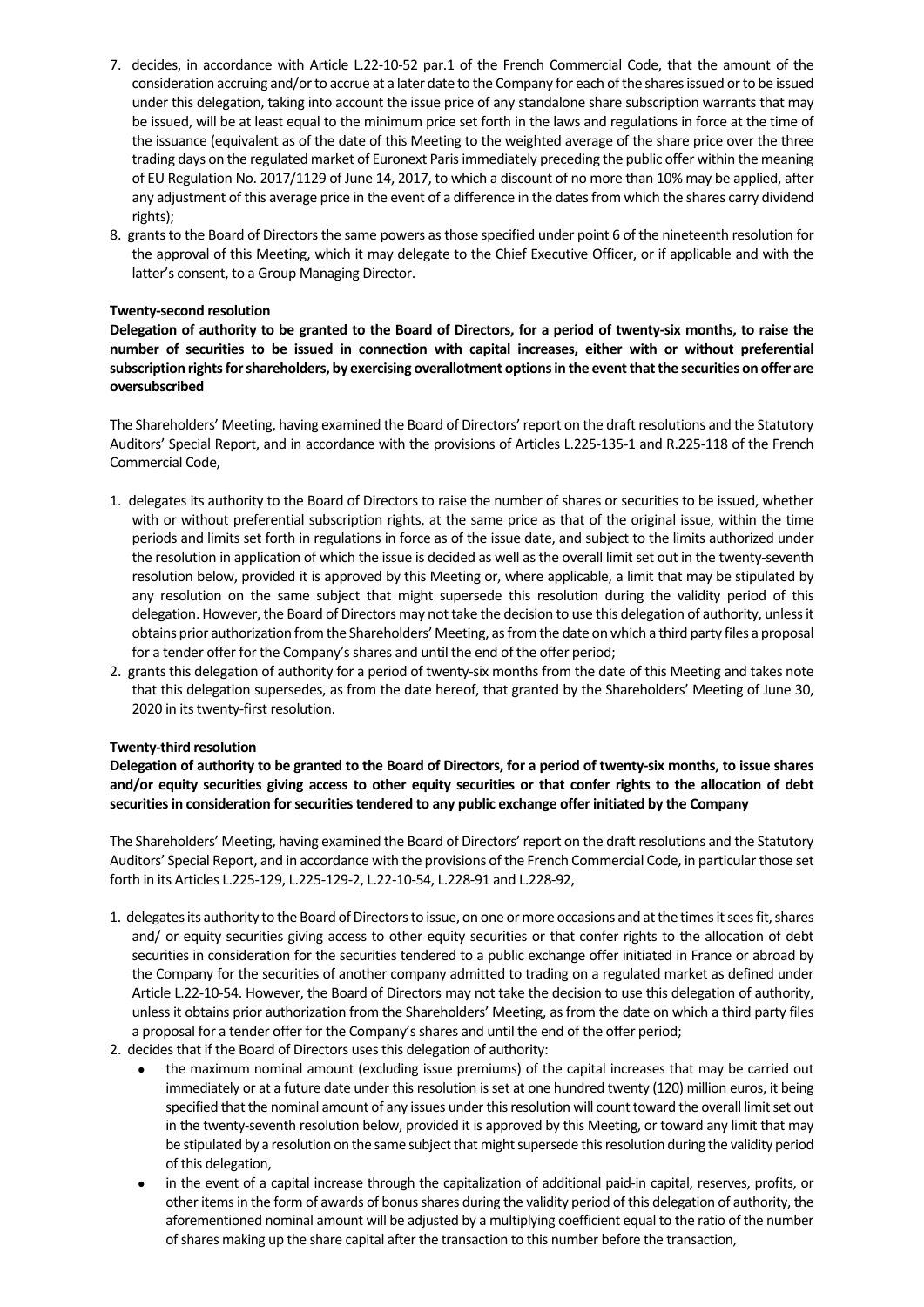- to this limit will be added the total nominal amount of any additional sharesthat may need to be issued in the event of further financial transactions to protect the rights of holders of securities giving future access to the share capital, share subscription options, or share purchase options, or the rights of those eligible to receive bonus shares,
- the total nominal amount of the Company's debt securities that may be issued pursuant to this delegation of authority may not exceed dix (10) billion euros or an equivalent value in a foreign currency as of the date any issue is decided, it being specified that the nominal amount of debt securities to be issued under the nineteenth, twentieth, twenty‐first, twenty‐second and twenty‐fourth resolutions, provided they are approved by this Meeting, or to be issued as authorized under resolutions on the same subjects that might supersede any of these resolutions during the validity period of this delegation, will count toward this total amount;
- 3. grants this delegation of authority for a period of twenty-six months from the date of this Meeting and takes note that this delegation supersedes, as from the date hereof, that granted by the Shareholders' Meeting of June 30, 2020 in its twenty-second resolution;
- 4. takes note that the shareholders of the Company will not have preferential subscription rights to the shares and/ or securities issued pursuant to this delegation, which are exclusively to be presented as consideration for securities tendered to a public exchange offer initiated by the Company;
- 5. takes note that the price of the shares and/or securities issued under this delegation of authority will be determined on the basis of applicable law regarding public exchange offers;
- 6. decides that if this delegation of authority is used, the Board of Directors will have full powers, which it may sub‐ delegate within the limits provided by law, in particular to implement this delegation and the related capital increases, to offset the costs of the capital increases against the amount of the corresponding premiums, and deduct from that amount any sums necessary to bring the legal reserve up to one‐tenth of the new share capital following each increase.

# **Twenty‐fourth resolution**

Delegation of authority to be granted to the Board of Directors, for a period of twenty-six months, to issue, up to a maximum of 10% of share capital, ordinary shares and/or equity securities giving access to other equity securities of the Company or that confer rights to the allocation of debt securities in consideration for the contributions in **kind to the Company of equity securities or othersecurities giving accessto the share capital**

The Shareholders' Meeting, having examined the Board of Directors'report on the draft resolutions and the Statutory Auditors' Special Report, and in accordance with the provisions of the French Commercial Code, in particular those set forth in its Articles L.225‐147 and L.225‐147‐1 and L.22‐10‐53,

- 1. delegates to the Board of Directors the powers necessary to issue, on one or more occasions, at the times it sees fit, in a total issue amount not to exceed 10% of the share capital as of the date of issuance, shares or equity securities giving access to other equity securities of the Company or that confer rights to the allocation of debt securities, in consideration for contributions in kind made to the Company and consisting of equity securities or securities giving access to the share capital, in cases where the provisions of Article L.22‐10‐54 of the French Commercial Code do not apply. However, the Board of Directors may not take the decision to use this delegation of authority, unless it obtains prior authorization from the Shareholders' Meeting, as from the date on which a third party files a proposal for a tender offer for the Company'sshares and until the end of the offer period;
- 2. decides that if the Board of Directors uses this delegation of authority:
	- the maximum nominal amount (excluding issue premiums) of the capital increases resulting from all issues of the securities defined in the preceding paragraph will count toward the overall limit set out in the twenty‐ seventh resolution below, provided it is approved by this Meeting, or toward any limit that may be stipulated by a resolution on the same subject that might supersede this resolution during the validity period of this delegation,
	- to this limit will be added the total nominal amount of any additional shares that may need to be issued in the event of further financial transactions to protect the rights of holders of securities giving future access to the share capital, share subscription options, or share purchase options, or the rights of those eligible to receive bonus shares,
	- the total nominal amount of the Company's debt securities that may be issued pursuant to this delegation of authority may not exceed dix (10) billion euros or an equivalent value in a foreign currency as of the date any issue is decided, it being specified that the nominal amount of debt securities to be issued under the preceding resolutions, provided they are approved by this Meeting, or to be issued as authorized under resolutions on the same subject that might supersede any of these resolutions during the validity period of this delegation, will count toward this total amount;
- 3. grants this delegation of authority for a period of twenty-six months from the date of this Meeting and renders null and void, as from the date hereof, the authorization granted by the Shareholders' Meeting of June 30, 2020 in its twenty‐third resolution;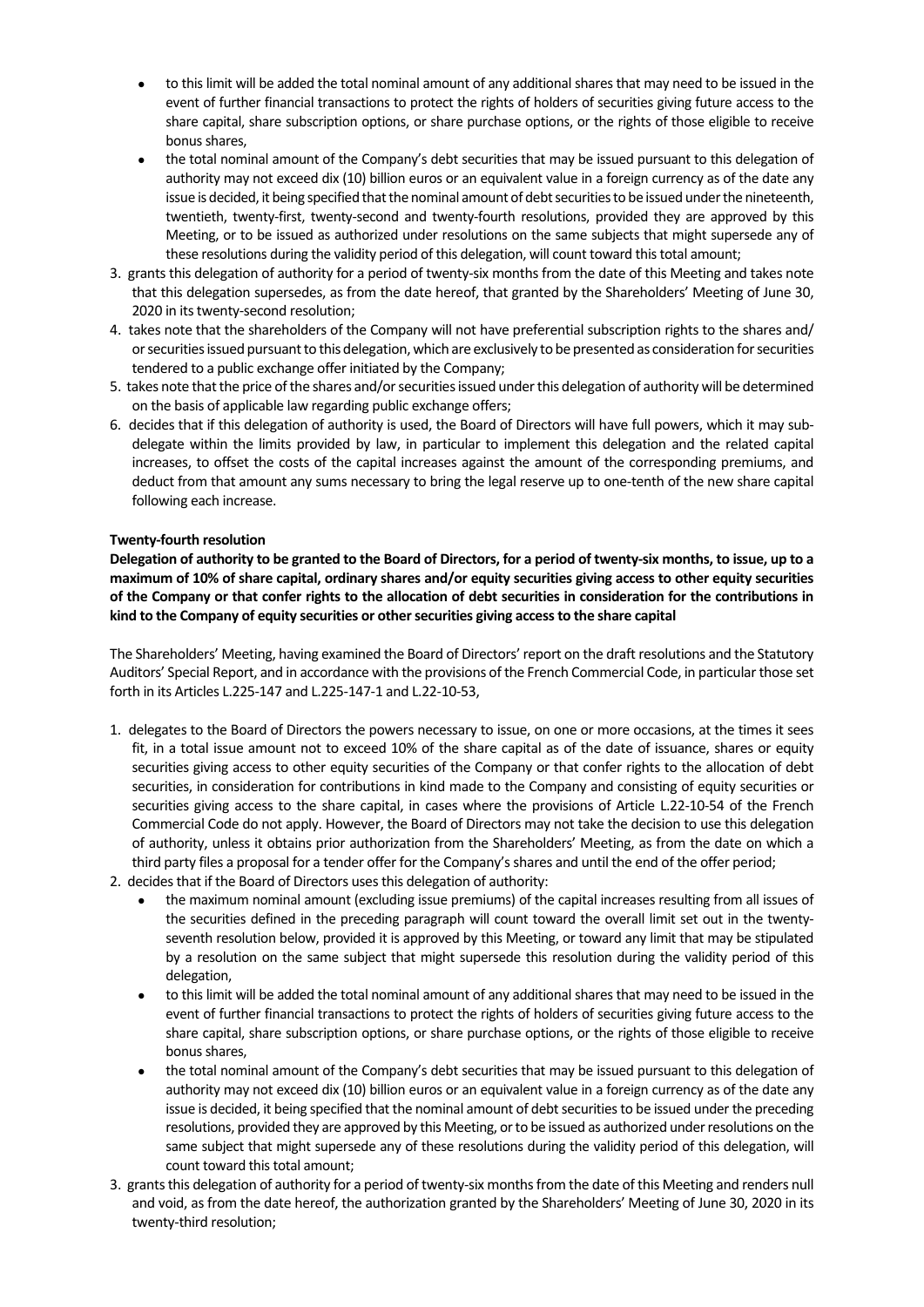- 4. decides that if this delegation of authority is used, the Board of Directors will have full powers, which it may sub‐ delegate within the limits provided by law, in particular to implement this delegation and the related capital increases, to offset the costs of the capital increases against the amount of the corresponding premiums, and deduct from that amount any sums necessary to bring the legal reserve up to one‐tenth of the new share capital following each increase;
- 5. takes note that the shareholders of the Company will not have preferential subscription rights to the shares issued pursuant to this delegation, which are exclusively to be presented as consideration for contributionsin kind.

# **Twenty‐fifth resolution**

Authorization to be granted to the Board of Directors, for a period of twenty-six months, to grant subscription **options without preferential subscription rights for shareholders or share purchase options to employees and/or** senior executive officers of the Company and related entities, up to a maximum of 1% of the share capital

The Shareholders' Meeting, having examined the Board of Directors'report on the draft resolutions and the Statutory Auditors' Special Report,

- 1. authorizes the Board of Directors, pursuant to Articles L.225‐177 et seq. and L.22‐10‐56 of the French Commercial Code, to grant options either to subscribe for new shares of the Company to be issued in the framework of a capital increase or to purchase existing shares held by the Company, in accordance with applicable laws and regulations, on one or more occasions, to employees and/ or senior executive officers of the Company or of any related entities within the meaning of Article L.225-180 of the French Commercial Code, or to certain categories thereof ;
- 2. decides that, without prejudice to the adjustment referred to below, the total number of shares that may be acquired through the exercise of the options granted under this authorization may not exceed 1% of the Company's share capital as of the date of this Meeting, it being specified that the amount of the capital increase that may result from the exercise of the options will count toward the overall limit of one hundred twenty (120) million euros set out in the twenty-seventh resolution below, or toward any limit that may be stipulated by a resolution on the same subject that might supersede this resolution during the validity period of this delegation ;
- 3. takes note that this authorization entails the express waiver by shareholders, in favor of the recipients of share subscription options, of their preferential rights to subscribe for the shares to be issued as these options are exercised and that it will be executed in accordance with the legal and regulatory provisions applicable as of the date on which the options are made available;
- 4. takes note that the granting of share subscription or share purchase options to the Chairman and Chief Executive Officer or the Group Managing Director(s) may only occur subject to the conditions set forth in Article L.22‐10‐58 of the French Commercial Code;
- 5. decides that the exercise of options granted to senior executive officers will be subject to meeting the performance conditions determined by the Board of Directors;
- 6. decides that the subscription or purchase price of the shares will be determined by the Board of Directors on the date when the option is granted in accordance with the provisions in force on that date, it being specified that this price may not be lower than the average quoted share price over the 20 trading days prior to said date. Moreover, in the case of share purchase options, the subscription price may not be lower than the average purchase price of the shares to be allocated upon the exercise of said options. The subscription or purchase price of shares under option may not be modified except under the circumstances set forth by law, on the occasion of financial transactions or securities transactions. In this case, the Board of Directors will apply an adjustment, pursuant to regulations, to the number and price of shares under option in order to take into account the impact of these transactions;
- 7. decides that, subject to the provisions of Article L.225‐185 and L.22‐10‐57 of the French Commercial Code with respect to senior executive officers, options must be exercised within a maximum period of 10 years following their grant date;
- 8. grants full powers to the Board of Directors under the limits set forth above in order, notably, to:
	- draw up the list of option recipients:
	- determine the terms of the plan(s) and the conditions under which the options may be granted, conditions which may include clauses that prohibit the immediate resale of all or a portion of the shares but may not require a holding period longer than three years after the exercise of options, it being specified that, in any event, with respect to options granted to senior executive officers referred to in Article L.225-185, par. 4 of the French Commercial Code, the Board of Directors may either decide that these options may not be exercised by their recipients before the end of their term of office, or set the number of shares resulting from the exercise of these options that they are required to hold in registered form until the end of their term of office,
	- set the prices for subscribing for new shares or purchasing existing shares,
	- decide upon the grant date or dates,
	- where applicable, make the exercise of any portion or all of the options subject to one or more performance conditions that it will determine.
	- complete, either directly or through an intermediary, all acts and formalities to finalize any capital increase made pursuant to the authorization contained in this resolution,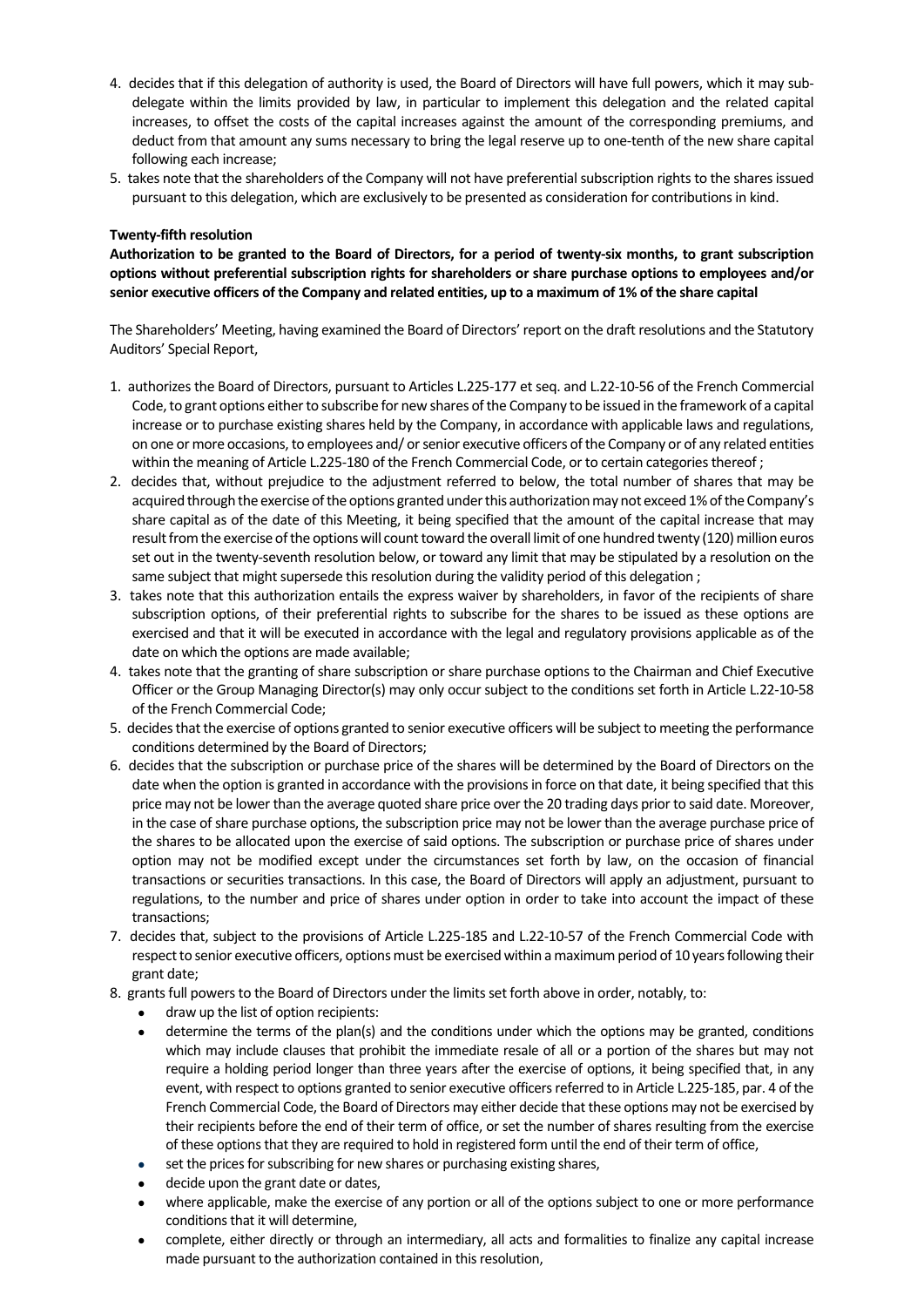- take the necessary measures to protect the interests of the option recipients if one of the events enumerated in Article L.225‐181 of the French Commercial Code takes place,
- provide for the possibility of temporarily suspending the exercise of options for a period not to exceed three months in the event of financial transactions involving the exercise of a right attached to the shares,
- record the capital increases resulting from the exercise of options, amend the Bylaws accordingly, and more generally take any necessary action;
- 9. takes note that the Board of Directors will inform the Ordinary Shareholders' Meeting every year of the transactions carried out under this resolution, indicating the number and price of options granted and their recipients, as well as the number of shares subscribed for or purchased;
- 10. grants this authorization for a period of twenty‐six months from the date of this Meeting and takes note that this delegation supersedes from the date hereof that granted by the Shareholders' Meeting of June 30, 2020 in its twenty‐fourth resolution.

## **Twenty‐sixth resolution**

Delegation of authority to be granted to the Board of Directors, for a period of twenty-six months, to issue shares **and/or securities giving access to the Company's share capital without preferential subscription rights for** shareholders, reserved for members of the savings plans (PEEs), up to a maximum of 1% of the share capital

The Shareholders' Meeting, having examined the Board of Directors'report on the draft resolutions and the Statutory Auditors' Special Report and acting in accordance with the provisions of Articles L.225‐129‐2, L.225‐138, L.225‐138‐1, L.228‐91, and L.228‐92 of the French Commercial Code as well as the provisions of Articles L.3332‐1 et seq. of the French Labor Code, and also in order to comply with the provisions of Article L.225-129-6 of the French Commercial Code,

- 1. delegates to the Board of Directors its authority to (i) increase the share capital, on one or more occasions and under the conditions set forth in Articles L.3332‐1 et seq. of the French Labor Code, by issuing shares, or more generally any securities giving accessto the Company'sshare capital, reserved for employees of the Company and of its related entities within the meaning of Article L.3344‐1 of the French Labor Code, who are members of a company savings plan (PEE), (ii) grant awards, where applicable, of bonus shares or performance shares, or securities giving access to the share capital in full or partial replacement of the discount set forth in point 4 below, within the limits and subject to the requirements specified in Article L.3332‐21 of the French Labor Code, it being specified that, as necessary, the Board of Directors may replace all or part of this capital increase with the transfer, under the same conditions, of securities already issued by the Company;
- 2. grants this delegation of authority for a period of twenty-six months from the date of this Meeting and takes note that this delegation supersedes, as from the date hereof, that granted by the Shareholders' Meeting of June 30, 2020 in its twenty-fifth resolution;
- 3. decides, subject to the provisions of the twenty-seventh resolution below, that the total number of shares that may be issued under this delegation of authority, including those resulting from shares or securities giving access to the Company's share capital that may be awarded as bonus shares in full or partial replacement for the discount, as provided by Articles L.3332-18 et seq. of the French Labor Code, may not exceed 1% of the Company's share capital as of the date of this Meeting. To this total number will be added, where applicable, the additional number of shares to be issued, as provided by law, to protect the rights of holders of securities giving access to the Company's share capital;
- 4. decides that (i) the subscription price of newly issued shares may be neither higher than the average of the opening price for existing shares on the regulated market of Euronext Paris over the 20 trading days preceding the date of the decision by the Board of Directors or by the Chief Executive Officer setting the opening date for subscription nor more than 30% lower than this average (40% if the holding period for the shares thus subscribed for is 10 years or longer); it being specified that the Board of Directors or the Chief Executive Officer may, where applicable, reduce or eliminate the discount that might otherwise apply, in order to take into account, in particular, legal and accounting frameworks as well as tax and social security regimes applicable outside France, or may decide to fully or partially replace this discount with awards of bonus shares and/or securities giving access to the share capital and that (ii) the issue price of the securities giving access to the share capital will be determined as provided by Article L.3332‐21 of the French Labor Code;
- 5. decides to exclude the preferential rights of shareholders to subscribe for the shares or securities giving access to the Company's share capital that may be issued pursuant to this delegation of authority and reserved for employees as set forth above, and to waive any rights to bonus shares or securities giving access to the share capital that might be awarded on the basis of this resolution;
- 6. grants full powers to the Board of Directors to implement this delegation, including the option to sub-delegate its authority as provided by law, and in particular to:
	- determine the requirements to be met by the beneficiaries of the capital increase(s) and in particular the minimum length of service for eligibility, within legal limits, and if applicable the maximum number of shares that may be subscribed for by each employee,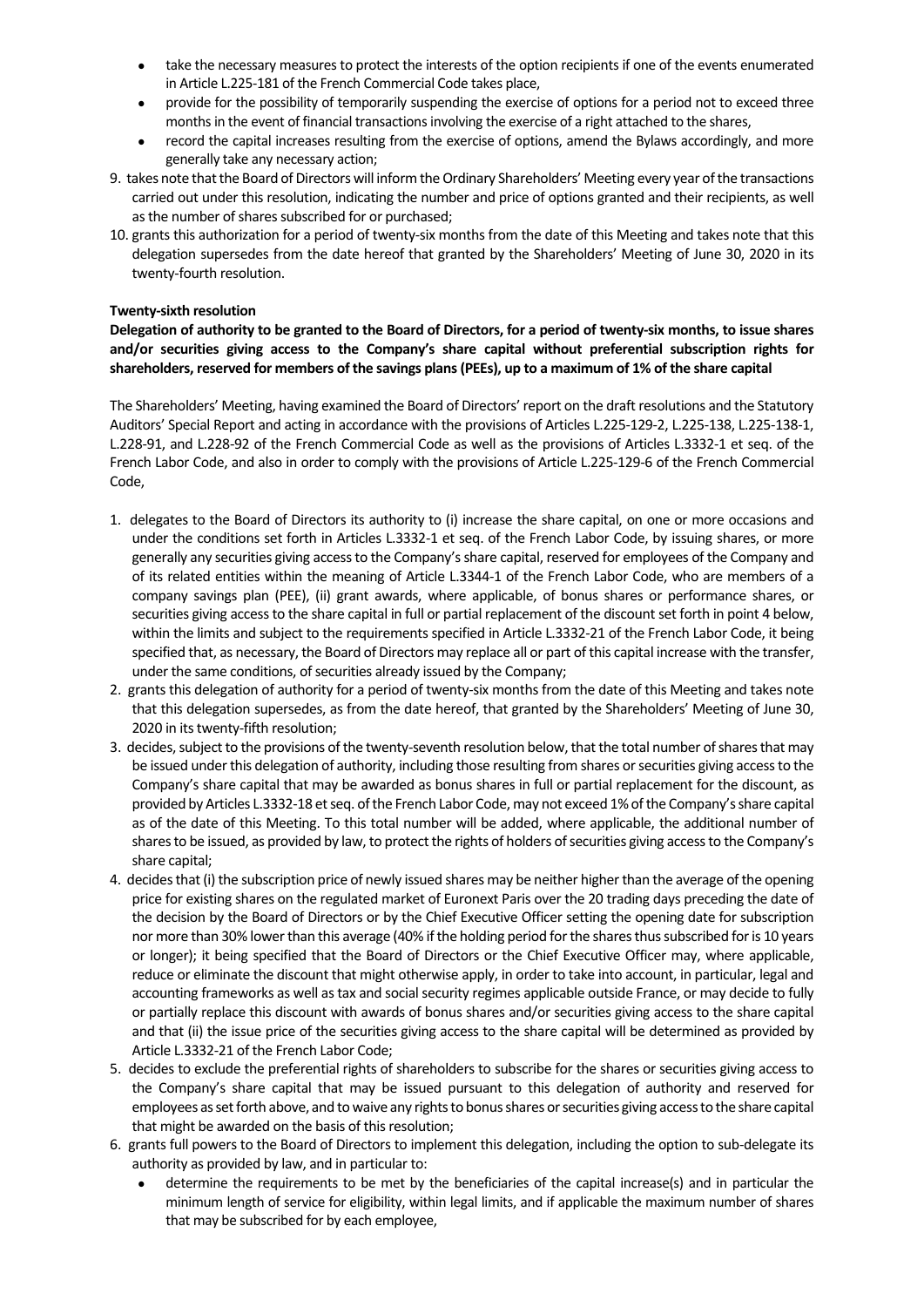- decide whether shares must be subscribed for directly by employees enrolled in the Group's company savings plans (PEEs) or whether they must be subscribed for via a corporate investment fund (FCPE) or via a mutual fund available exclusively to employee shareholders(SICAVAS),
- draw up the list of companies whose employees may benefit from the subscription offer,
- determine whether a specific time period should be granted to employees in order to pay up their securities,
- set the conditions for enrollment in the Group's company savings plan(s) (PEEs) and draw up or amend their regulation,
- set the opening and closing dates for the subscription period and the issue price for securities,
- award bonus shares and/or securities giving access to the share capital, within the limits set forth in Articles L.3332-18 et seq. of the French Labor Code, and set the type and amount of reserves, profits, or additional paidin capital to be capitalized,
- approve the number of new sharesto be issued and the reduction rules applicable in the event that an issue is oversubscribed,
- offset the costs of the share capital increases and the issues of other securities giving access to the share capital against the amount of the premiums corresponding to those increases, and deduct from that amount the sums necessary to bring the legal reserve up to one-tenth of the new share capital following each increase,
- conclude any agreements and carry out, either directly or indirectly through an agent, any transactions that may be necessary, including any formalities that are required by the capital increases and any corresponding amendments to the Bylaws, and in general, enter into any agreement necessary to ensure the successful completion of the planned issues, take any measures and decisions and complete any formalities that may be necessary for the issuance, listing and financial servicing of the securities issued pursuant to this delegation and for the exercise of any rights that may be attached to these securities, or which may result from the capital increases completed;
- 7. authorizes the Board of Directors, subject to the requirements of this delegation, to sell the Company's shares to the recipients as provided for by Article L.3332‐24 of the French Labor Code.

# **Twenty‐seventh resolution**

# **Determination ofthe overall limitfor capital increasesto be carried outimmediately or at a future date pursuantto delegations of authority**

The Shareholders' Meeting, having examined the Board of Directors'report on the draftresolutions and in accordance with the provisions of the Article L.225‐129‐2 of the French Commercial Code,

1. decides to set an overall cumulative maximum nominal amount of one hundred twenty (120) million euros (excluding issue premiums) for the issues that may be decided pursuant to the delegations of authority to the Board of Directors under the preceding resolutions or, where applicable, any issues authorized under resolutions on the same subject that might supersede these resolutions during the validity period of this delegation, it being specified that to this amount will be added the nominal amount of capital increases to be carried out to protect, as required by law, the rights of the holders of previously issued securities.

In the event of a capital increase through the capitalization of additional paid‐in capital, reserves, profits or other items in the form of awards of bonus shares during the validity period of the aforementioned delegations of authority, the maximum nominal amount (excluding issue premiums) referred to above will be adjusted by a multiplying coefficient equal to the ratio of the number of shares making up the share capital after the transaction to this number before the transaction;

2. decides that the total nominal amount of the Company's debt securities that may be issued pursuant to the delegations granted by the nineteenth, twentieth, twenty-first, twenty-second, twenty-third and twenty-fourth resolutions of this Shareholders' Meeting, or to be issued as authorized under resolutions on the same subjects that might supersede these resolutions during the validity period of this delegation, may not exceed ten (10) billion euros, or an equivalent value in a foreign currency as of the date any issue is decided.

# **Twenty‐eighth resolution**

Authorization and powers to be granted to the Board of Directors for a twenty six-month period to award bonus shares to be issued with the removal of preferential subscription rights, or shares in issue for the benefit of employees and/or senior executive officers of the Company and related entities up to a limit of 1% of the share **capital**

The Shareholders' Meeting, having reviewed the Board of Directors' report on the draft resolutions and the Statutory Auditors' report, and pursuant to the provisions of Articles L. 225-197-1 et seq., L.22-10-59 et L.22-10-60 of the French Commercial Code,

1. authorizes the Board of Directors, at its sole discretion, for the benefit of employees and/or senior executive officers of the Company or related entities within the meaning of Article L. 225‐197‐2 of the French Commercial Code, or certain categories thereof, to award, on one or more occasions, bonus shares in issue or to be issued ,